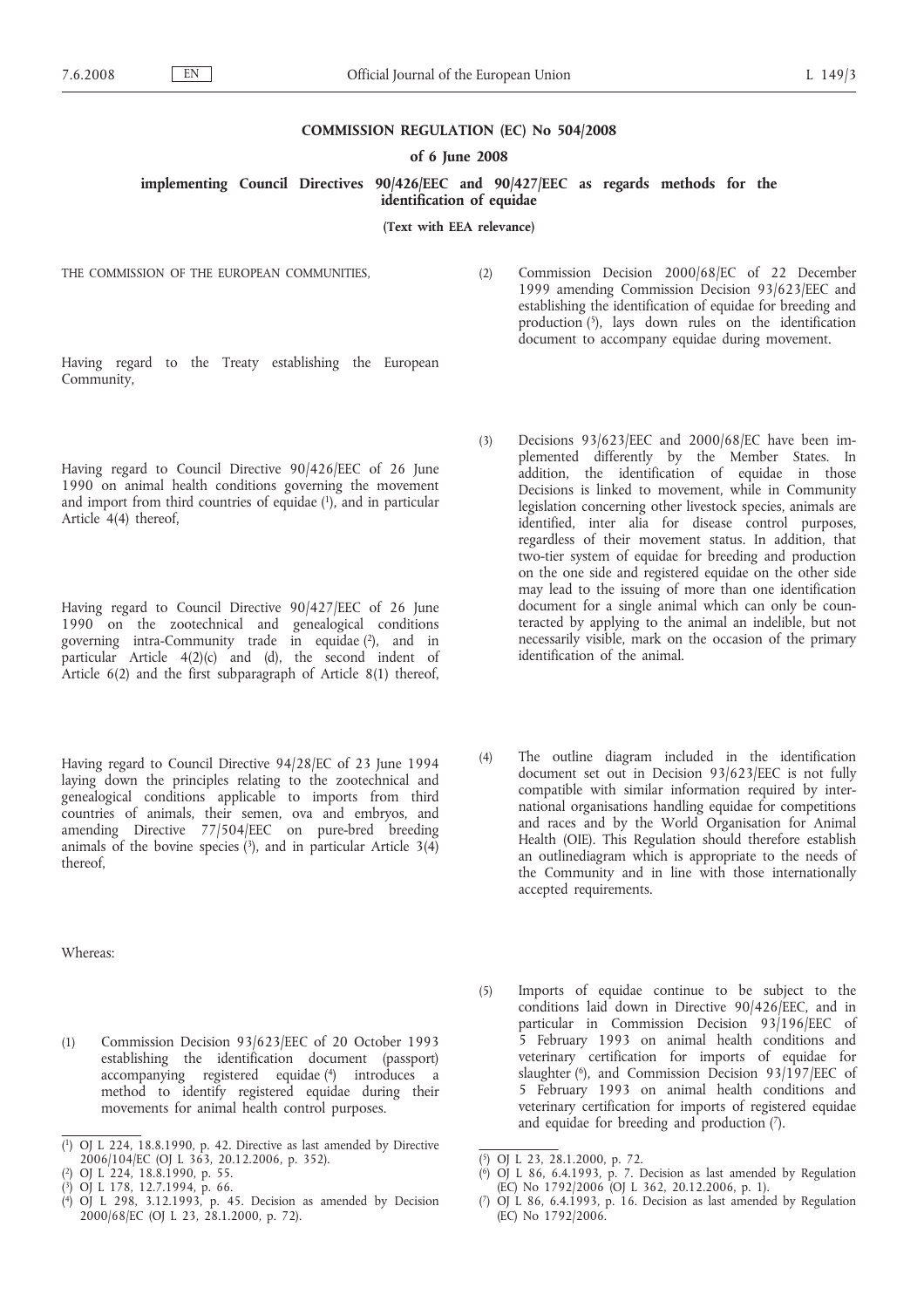- (6) When the customs procedures laid down in Council Regulation (EC) No 2913/92 of 12 October 1992 establishing the Community Customs Code (1) are applied, it is necessary to refer in addition to Council Regulation (EEC) No 706/73 of 12 March 1973 concerning the Community arrangements applicable to the Channel Islands and the Isle of Man for trade in agricultural products (2). Regulation (EEC) No 706/73 stipulates that as from 1 September 1973, the Community rules are applicable in the matter of veterinary legislation, but excludes Community zootechnical legislation. The present Regulation should apply without prejudice to that Regulation.
- (7) Regulation (EC) No 1760/2000 of the European Parliament and of the Council of 17 July 2000 establishing a system for the identification and registration of bovine animals and regarding the labelling of beef and beef products (3) provides a definition of a keeper of animals. By contrast, Article 4(2) of Directive 90/426/EEC refers to the owner or breeder of the animal. Council Directive 92/35/EEC of 29 April 1992 laying down control rules and measures to combat African horse sickness (4) provides for a combined definition of owner and keeper. As under Community and national legislation, the owner of an equine animal is not necessarily the person responsible for the animal, it is appropriate to clarify that primarily the keeper of the equine animal, who may be the owner, should be responsible for the identification of equine animals in accordance with the present Regulation.
- (8) In the interests of consistency of Community legislation, the methods for the identification of equidae provided for in this Regulation should apply without prejudice to Commission Decision 96/78/EC of 10 January 1996 laying down the criteria for entry and registration of equidae in stud books for breeding purposes  $(5)$ .
- (9) Those methods should be in line with the principles established by breeding organisations approved in accordance with Commission Decision 92/353/EEC of 11 June 1992 laying down the criteria for the approval or recognition of organisations and associations which maintain or establish stud books for registered equidae  $(6)$ . In accordance with that Decision, it is for the organisation or association which maintains the

- ( 5) OJ L 19, 25.1.1996, p. 39.
- ( 6) OJ L 192, 11.7.1992, p. 63.

stud book of the origin of the breed to establish principles on a system for identifying equidae and on the division of the stud book into classes and on the lineages entered in the stud book.

- (10) In addition, the certificate of origin, referred to in Article  $4(2)(d)$  of Directive  $90/427/EEC$ , to be incorporated in the identification document should mention all necessary information to ensure that equidae which are moved between different stud books are entered in the class of the stud book the criteria of which they meet.
- (11) In accordance with the third indent of Article 1 of Commission Decision 96/510/EC of 18 July 1996 laying down the pedigree and zootechnical certificates for the importation of breeding animals, their semen, ova and embryos (7) the pedigree and zootechnical certificate for registered equidae must be conform to the identification document as laid down in Decision 93/623/EEC. It is therefore necessary to clarify that any reference to Decision 93/623/EEC, but also to Decision 2000/68/EC, should be construed as reference to the present Regulation.
- (12) As all equidae born in or imported into the Community in accordance with this Regulation should be identified by a single identification document, special provisions are necessary when the animals' status as equidae for breeding and production is changed into registered equidae as defined in Article 2(c) of Directive 90/426/EEC.
- (13) Member States should be able to establish specific regimes for the identification of equidae roaming under wild or semi-wild conditions in defined areas or territories, including nature reserves, for the sake of consistency with the second paragraph of Article 2 of Directive 92/35/EEC.
- (14) Electronic identifiers (transponders) for equidae are already in wide practical use at international level. That technology should be used to ensure a close link between the equine animal and the means of identification. Equidae should be marked with a transponder, although provision should be made for alternative methods used for the verification of the identity of the animal provided that those alternative methods provide equivalent guarantees to prevent multiple issuing of identification documents.

<sup>(</sup> 1) OJ L 302, 19.10.1992, p. 1. Regulation as last amended by Regulation (EC) No 1791/2006 (OJ L 363, 20.12.2006, p. 1).

<sup>(</sup> 2) OJ L 68, 15.3.1973, p. 1. Regulation as amended by Regulation (EEC) No 1174/86 (OJ L 107, 24.4.1986, p. 1).

<sup>(</sup> 3) OJ L 204, 11.8.2000, p. 1. Regulation as last amended by Regulation (EC) No 1791/2006.

<sup>(</sup> 4) OJ L 157, 10.6.1992, p. 19. Directive as last amended by Commission Decision 2007/729/EC (OJ L 294, 13.11.2007, p. 26).

<sup>(</sup> 7) OJ L 210, 20.8.1996, p. 53. Decision as amended by Decision 2004/186/EC (OJ L 57, 25.2.2004, p. 27).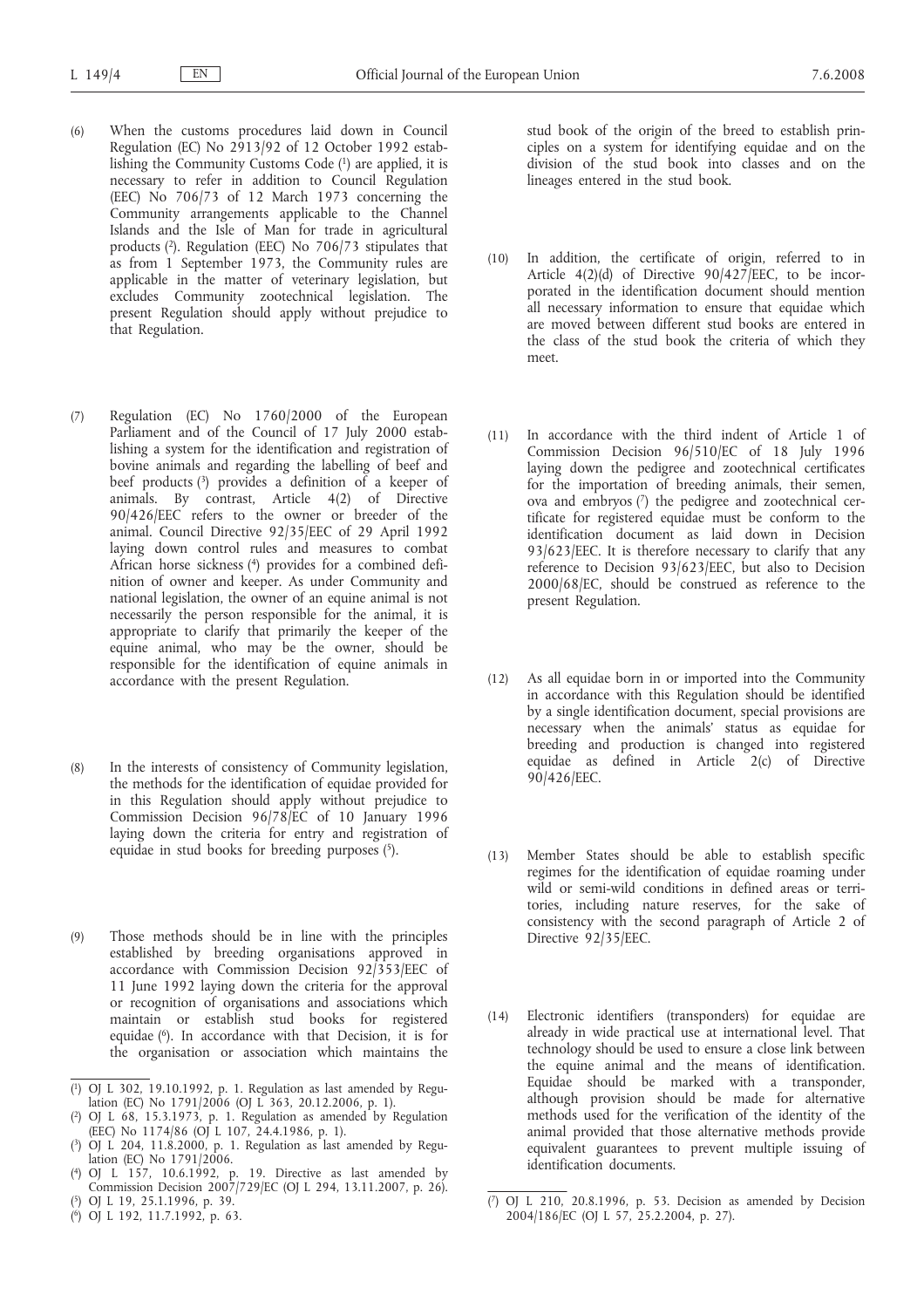- (15) While equidae must always be accompanied by their identification document in accordance with current Community legislation, provision should be made to derogate from that requirement when it is impossible or even impractical with the view to the retention of the identification document throughout the lifetime of the equine animal, or where such document was not issued taking into account the slaughter of the animal before it reaches the required maximum age for identification.
- (16) Those derogations should be applied without prejudice to Article 14 of Council Directive 2003/85/EC of 29 September 2003 on Community measures for the control of foot-and-mouth disease  $(1)$ , which allows derogations from certain disease control measures for identified equidae on holdings where an outbreak of that disease has been confirmed.
- (17) Member States should also be permitted to allow a simplified identification document to be used for equidae being moved within their territory. Plastic cards with embedded computer chips (smart cards) have been introduced as data storage devices in various areas. It should be possible to issue such smart cards as an option in addition to the identification document and to use them under certain conditions in place of the identification document accompanying equidae during movements within a Member State.
- (18) In accordance with Article 8 of Commission Regulation (EC) No 2076/2005 of 5 December 2005 laying down transitional arrangements for the implementation of Regulations (EC) No  $853/2004$ , (EC) No  $854/2004$  and (EC) No 882/2004 of the European Parliament and of the Council  $(2)$  food chain information requirements for equidae are to be implemented by the end of 2009.
- (19) Provisions are necessary in case the original identification document issued in accordance with this Regulation for lifetime was lost. Those provisions should as much as possible exclude the unlawful possession of more than one identification document in order to describe correctly the animal's status as intended for slaughter for human consumption. Where sufficient and verifiable information is available, a duplicate document should be issued which is marked as such, and generally excludes the animal from the food chain; in other cases a replacement document should be issued, equally marked as such, that in addition will downgrade a previously registered equine animal to an equine for breeding and production.
- (20) In accordance with Articles 4 and 5 of Directive 90/426/EEC, the identification document is an instrument to immobilise equidae in case of an outbreak of a disease on the holding where they are kept or bred. It is therefore necessary to provide for the suspension of the validity of that document for movement purposes in the event of an outbreak of certain diseases by an appropriate entry in the identification document.
- (21) On the death of the equine animal other than by slaughter at a slaughterhouse, the identification document should be returned to the issuing body by the authority supervising the processing of the dead animal in accordance with Regulation (EC) No 1774/2002 of the European Parliament and of the Council of 3 October 2002 laying down health rules concerning animal by-products not intended for human consumption (3), and it should be ensured that the transponder, or any alternative methods, including marks, used to verify the identity of the equine animal, cannot be recycled.
- (22) To prevent transponders from entering the food chain, meat from animals from which it has not been possible to remove the transponder at the time of slaughter should be declared unfit for human consumption in accordance with Chapter V of Section II of Annex I to Regulation (EC) No 854/2004 of the European Parliament and of the Council of 29 April 2004 laying down specific rules for the organisation of official controls on products of animal origin intended for human consumption (4).
- (23) The standardisation of the place of implantation of transponders and the recording of that place in the identification documents should make it easier to locate implanted transponders.
- (24) In accordance with Article 2 of Regulation (EC) No 178/2002 of the European Parliament and of the Council of 28 January 2002 laying down the general principles and requirements of food law, establishing the European Food Safety Authority and laying down procedures in matters of food safety  $(5)$ , live animals prepared for placing on the market for human consumption are defined as food. That Regulation provides for far-reaching responsibilities of food business operators throughout all stages of the production of food, including traceability of foodproducing animals.

<sup>(</sup> 1) OJ L 306, 22.11.2003, p. 1. Directive as last amended by Directive 2006/104/EC.

<sup>(</sup> OJ L  $338$ , 22.12.2005, p. 83. Regulation as last amended by Regulation (EC) No 1246/2007 (OJ L 281, 25.10.2007, p. 21).

<sup>(</sup> 3) OJ L 273, 10.10.2002, p. 1. Regulation as last amended by Commission Regulation (EC) No 1432/2007 (OJ L 320, 6.12.2007, p. 13).

<sup>(</sup> 4) OJ L 139, 30.4.2004, p. 206; corrected version (OJ L 226, 25.6.2004, p. 83). Regulation as last amended by Regulation (EC) No 1791/2006.

<sup>(</sup> 5) OJ L 31, 1.2.2002, p. 1. Regulation as last amended by Commission Regulation (EC) No 575/2006 (OJ L 100, 8.4.2006, p. 3).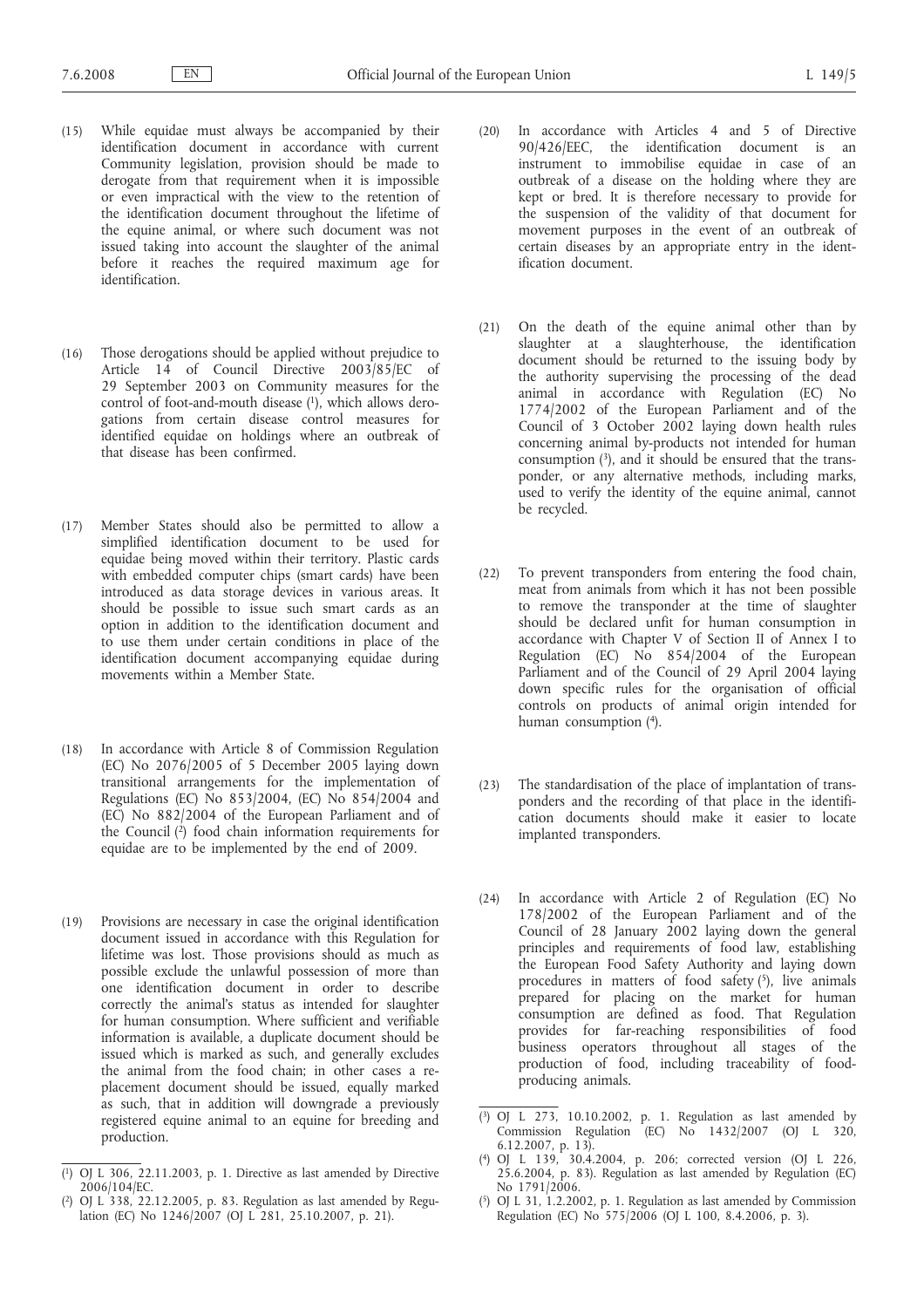- (25) Equidae for breeding and production, as well as registered equidae, may become equidae for slaughter as defined in Article 2(d) of Directive 90/426/EEC at a certain stage of their lifetime. Meat of solipeds, synonymous for equidae, is defined in Annex I to Regulation (EC) No 853/2004 of the European Parliament and of the Council of 29 April 2004 laying down specific hygiene rules for food of animal origin  $(1)$ .
- (26) In accordance with paragraph 7 of Section III of Annex II to Regulation (EC) No 853/2004, the slaughterhouse operator is to receive, check and act upon food chain information providing details on the origin, history and management of animals intended for food production. The competent authority may allow food chain information on domestic solipeds to be sent to the slaughterhouse at the same time as the animals, rather than being sent in advance. The identification document accompanying equidae for slaughter should therefore form part of that food chain information.
- (27) In accordance with paragraph 1 of Chapter III of Section II of Annex I to Regulation (EC) No 854/2004 the official veterinarian is to verify compliance with the food business operator's duty to ensure that animals accepted for slaughter for human consumption are properly identified.
- (28) In accordance with paragraph 8 of Section III of Annex II to Regulation (EC) No 853/2004, the food business operators are to check passports accompanying domestic solipeds to ensure that the animal is intended for slaughter for human consumption and if they accept the animal for slaughter they are to give the passport to the official veterinarian.
- (29) Without prejudice to Council Regulation (EEC) No 2377/90 of 26 June 1990 laying down a Community procedure for the establishment of maximum residue limits of veterinary medicinal products in foodstuffs of animal origin (2) and Council Directive 96/22/EC of 29 April 1996 concerning the prohibition on the use in stockfarming of certain substances having a hormonal or thyrostatic action and of ß-agonists (3), the administration of veterinary medicinal products to

equidae is subject to Directive 2001/82/EC of the European Parliament and of the Council of 6 November 2001 on the Community code relating to veterinary medicinal products (4).

- (30) Article 10(2) and (3) of Directive 2001/82/EC provides for specific derogations for equidae from Article 11 of that Directive, relating to the treatment of food producing animals with medicinal products that have an established maximum residue limit for species other than the target species or are authorised for a different condition, provided that those equidae are identified in accordance with Community legislation and specifically marked in their identification document as not intended for slaughter for human consumption or as intended for slaughter for human consumption following a withdrawal period of at least six months after they have been treated with substances listed in Commission Regulation (EC) No 1950/2006 of 13 December 2006 establishing, in accordance with Directive 2001/82/EC of the European Parliament and of the Council on the Community code relating to veterinary medicinal products, a list of substances essential for the treatment of equidae  $(5)$ .
- (31) In order to maintain control over the issuing of identification documents, a minimum set of relevant data relating to the issuing of such documents should be recorded in a database. The databases in different Member States should cooperate in accordance with Council Directive 89/608/EEC of 21 November 1989 on mutual assistance between the administrative authorities of the Member States and cooperation between the latter and the Commission to ensure the correct application of legislation on veterinary and zootechnical matters (6) to facilitate the exchange of data.
- (32) The Universal Equine Life Number (UELN) system has been agreed worldwide between the major horsebreeding and competition organisations. It has been developed on the initiative of the World Breeding Federation for Sport Horses (WBFSH), the International Stud Book Committee (ISBC), the World Arabian Horse Organization (WAHO), the European Conference of Arabian Horse Organisations (ECAHO), the Conférence Internationale de l'Anglo-Arabe (CIAA), the Fédération Equestre Internationale (FEI) and the Union Européenne du Trot (UET) and information on this system can be consulted on the UELN website (7).

<sup>(</sup> 1) OJ L 139, 30.4.2004, p. 55; corrected version (OJ L 226, 25.6.2004, p. 22). Regulation as last amended by Commission Regulation (EC) No 1243/2007 (OJ L 281, 25.10.2007, p. 8).

<sup>(</sup> 2) OJ L 224, 18.8.1990, p. 1. Regulation as last amended by Commission Regulation (EC) No  $61/2008$  (OJ L 22, 25.1.2008, p. 8).

<sup>(</sup> 3) OJ L 125, 23.5.1996, p. 3. Directive as amended by Directive 2003/74/EC of the European Parliament and of the Council (OJ L 262, 14.10.2003, p. 17).

<sup>(</sup> 4) OJ L 311, 28.11.2001, p. 1. Directive as last amended by Directive 2004/28/EC (OJ L 136, 30.4.2004, p. 58).

<sup>(</sup> 5) OJ L 367, 22.12.2006, p. 33.

<sup>(</sup> 6) OJ L 351, 2.12.1989, p. 34.

<sup>(</sup> 7) http://www.ueln.net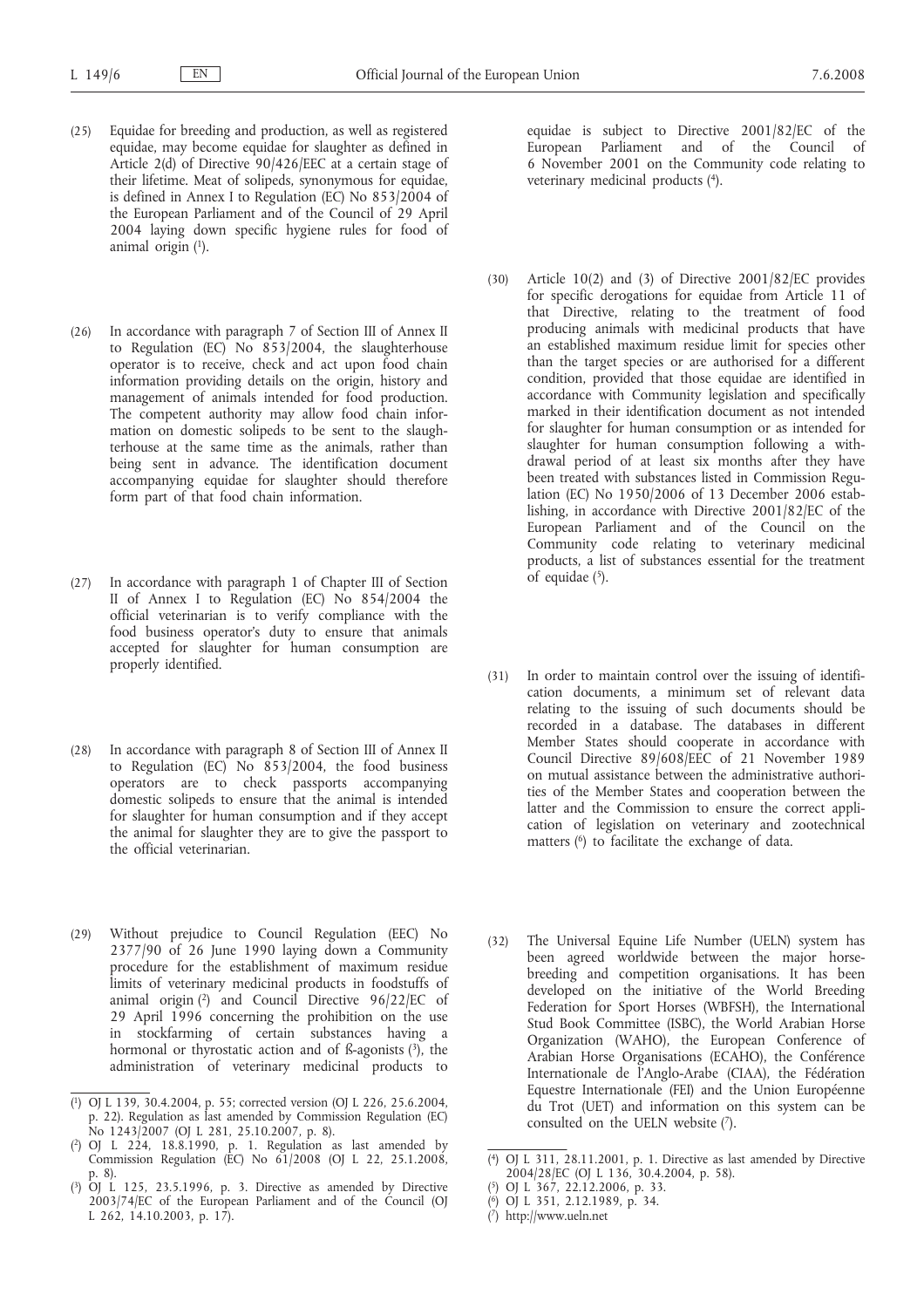- (33) The UELN system is suitable for the registration of both registered equidae and equidae for breeding and production and allows computerised networks to be brought in gradually to ensure that the animals' identity can continue to be verified in accordance with Article 6 of Directive 90/427/EEC in the case of registered equidae.
- (34) When codes are assigned to databases, those codes and the format of the recorded identification numbers of individual animals should in no way conflict with the established UELN system. Therefore, the list of assigned UELN codes should be consulted before any new code is assigned to a database.
- (35) Article 7(3) of Directive 90/426/EEC requires the official veterinarian to record the identification number or identification document number of the slaughtered equidae, and to forward to the competent authority at the place of dispatch, at the latter's request, an attestation to the effect that the equine animal has been slaughtered. In accordance with Article 4(4)(i) of that Directive, after registered equidae are slaughtered, their identification document are to be returned to the body that issued them. These requirements should also apply to identification documents issued for equidae for breeding and production. Recording a UELN-compatible life number and using it to identify the authorities or bodies which issued the identification document should facilitate compliance with those requirements. Where possible, Member States should use the liaison bodies they have designated in accordance with Article 35 of Regulation (EC) No 882/2004 of the European Parliament and of the Council of 29 April 2004 on official controls performed to ensure the verification of compliance with feed and food law, animal health and animal welfare rules  $(1)$ .
- (36) Veterinary supervision necessary to provide the animal health guarantees in accordance with Articles 4 and 5 of Directive 90/426/EEC can only be ensured if the holding as defined in Article 2(a) of that Directive is known to the competent authority. Similar requirements result from the application of food law in relation to equidae as food-producing animals. However, due to the frequency of movements of equidae, in comparison with other livestock, it should not be attempted to establish a real-time habitual traceability of equidae. Identification of equidae should therefore be a first step of a system for the identification and registration of equidae to be completed in the framework of the New Community Animal Health Policy.
- (37) With a view to the uniform application of Community legislation on the identification of equidae in the Member States and to ensure that it is clear and transparent, Decisions 93/623/EEC and 2000/68/EC should be repealed and replaced by this Regulation.
- (38) Transitional measures should be provided for in order to allow the Member States to adapt to the rules laid down in this Regulation.
- (39) The measures provided for in this Regulation are in accordance with the opinion of the Standing Committee on the Food Chain and Animal Health and the Standing Committee on Zootechnics,

HAS ADOPTED THIS REGULATION:

### CHAPTER I

### **SUBJECT MATTER, SCOPE AND DEFINITIONS**

### *Article 1*

### **Subject matter and scope**

1. This Regulation lays down rules on the identification of equidae:

- (a) born in the Community; or
- (b) released for free circulation in the Community in accordance with the customs procedure defined in Article  $4(16)(a)$  of Regulation (EEC) No 2913/92.
- 2. This Regulation shall be without prejudice to:
- (a) Regulation (EEC) No 706/73 and Decision 96/78/EC; and
- (b) measures taken by Member States to register holdings keeping equidae.

<sup>(</sup> 1) OJ L 165, 30.4.2004, p. 1; corrected version (OJ L 191, 28.5.2004, p. 1) Regulation as last amended by Regulation (EC) No 1791/2006.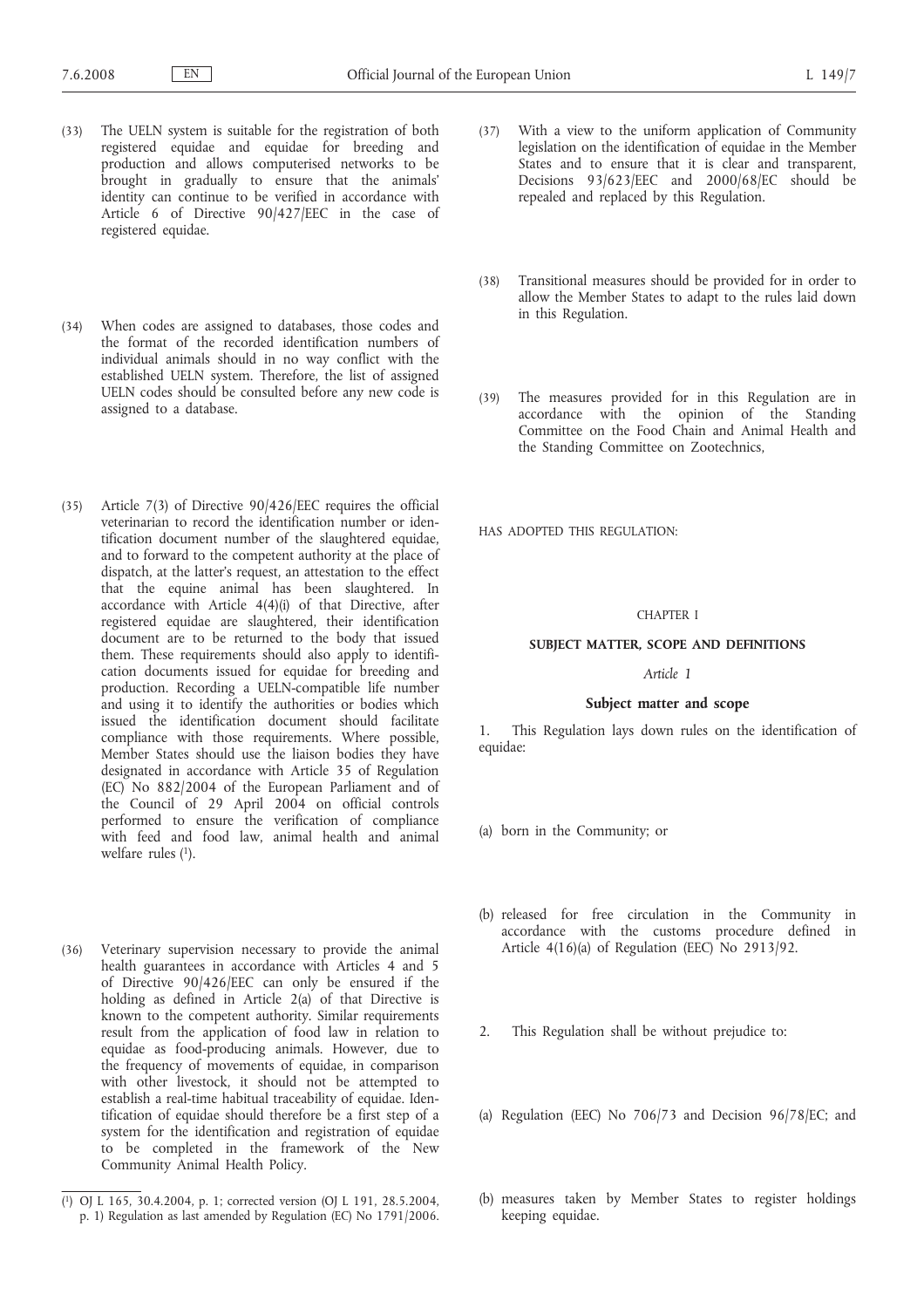### *Article 2*

### **Definitions**

1. For the purposes of this Regulation, the definitions in Article 2(a) and (c) to (f), (h) and (i) of Directive  $90/426/EEC$ and Article 2(c) of Directive 90/427/EEC shall apply.

2. The following definitions shall also apply:

- (a) 'keeper' means any natural or legal person having ownership of, or in the possession of, or charged with the keeping of, an equine animal, whether or not for financial reward, and whether or not on a permanent or on a temporary basis, including during transportation, at markets, or during competitions, races or cultural events;
- (b) 'transponder' means a read-only passive radio frequency identification device:
	- (i) complying with standard ISO 11784 and applying HDX or FDX-B technology; and
	- (ii) capable of being read by a reading device compatible with standard ISO 11785, at a minimum distance of 12 cm;
- (c) 'equidae' or 'equine animals' means wild or domesticated soliped mammals of all species within the genus Equus of the family Equidae, and their crosses;
- (d) 'unique life number' means a unique 15-digit alphanumeric code compiling information on the individual equine animal and the database and country where such information is first recorded in accordance with the coding system of the Universal Equine Life Number (UELN) and comprising:
	- (i) a six-digit UELN-compatible identification code for the database referred to in Article 21(1); followed by
	- (ii) a nine-digit individual identification number assigned to the equine animal.
- (e) 'smart card' means a plastic device with an embedded computer chip capable of storing data and transmitting them electronically to compatible computer systems.

### CHAPTER II

### **IDENTIFICATION DOCUMENT**

### *Article 3*

### **General principles and obligation to identify equidae**

1. Equidae referred to in Article 1(1) shall not be kept unless they are identified in accordance with this Regulation.

2. Where the keeper has no ownership of the equine animal he shall act within the framework of this Regulation on behalf of and in agreement with the natural or legal person having the ownership of the equine animal (the owner).

3. For the purpose of this Regulation, the system for the identification of equidae shall be comprised of the following elements:

- (a) a single lifetime identification document;
- (b) a method to ensure an unequivocal link between the identification document and the equine animal;
- (c) a database recording under a unique identification number the identification details relating to the animal for which an identification document was issued to a person recorded in that database.

### *Article 4*

### **Issuing bodies for identification documents for equidae**

1. Member States shall ensure that the identification document referred to in Article 5(1) for registered equidae is issued by the following bodies (issuing bodies):

- (a) the organisation or association officially approved or recognised by the Member State, or by the official agency of the Member State concerned, both as referred to in the first indent of Article 2(c) of Directive 90/427/EEC, which manages the stud book for that breed of animal, as referred to in Article 2(c) of Directive 90/426/EEC; or
- (b) a branch with its headquarters in a Member State of an international association or organisation which manages horses for competition or racing, as referred to in Article 2(c) of Directive 90/426/EEC.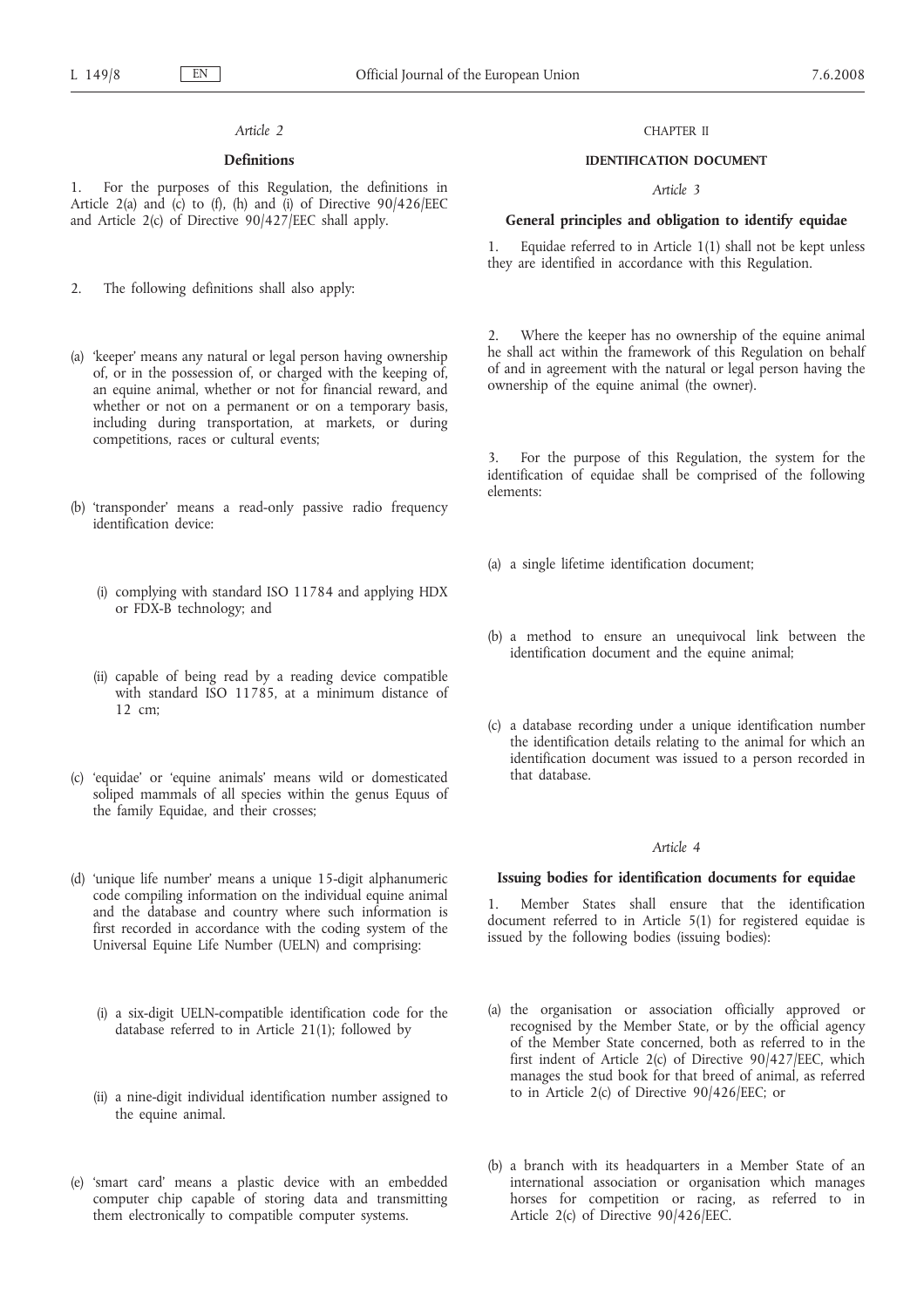The identification documents issued by the authorities in a third country issuing pedigree certificates in accordance with the third indent of Article 1 of Decision 96/510/EC shall be deemed valid in accordance with this Regulation for registered equidae referred to in Article 1(1)(b).

3. The issuing body for the identification document referred to in Article 5(1) for equidae for breeding and production shall be designated by the competent authority.

4. The issuing bodies referred to in paragraphs 1, 2 and 3 shall act in accordance with this Regulation, in particular with the provisions in Articles 5, 8 to 12, 14, 16, 17, 21 and 23.

5. Member States shall draw up and keep up to date the list of issuing bodies and make this information available to the other Member States and the public on a website.

The information on the issuing bodies shall include at least the contact details necessary to comply with the requirements of Article 19.

In order to assist the Member States in making those up to date lists available, the Commission shall provide a website to which each Member State shall provide a link to its national website.

6. The lists of issuing bodies in third countries referred to in paragraph 2 shall be prepared and updated in accordance with the following conditions:

- (a) the competent authority of the third country in which the issuing body is situated guarantees that:
	- (i) the issuing body complies with paragraph 2;
	- (ii) in the case of an issuing body approved in accordance with Directive 94/28/EEC, it must comply with the information requirement referred to in Article 21(3) of this Regulation;
	- (iii) lists of issuing bodies are drawn up, kept up to date and communicated to the Commission;
- (b) the Commission shall:
- (i) provide the Member States with regular notifications concerning new or updated lists that it has received from the competent authorities of the third countries concerned in accordance with point (a)(iii);
- (ii) arrange for up-to-date versions of those lists to be made available to the public;
- (iii) where necessary, include the matter related to the list of issuing bodies in third countries, without undue delay, on the agenda of the Standing Committee on Zootechnics for decision in accordance with the procedure referred to in Article 11(2) of Council Directive  $88/661/EEC$  (1).

### *Article 5*

### **Identification of equidae born in the Community**

1. Equidae born in the Community shall be identified by means of a single identification document in accordance with the model identification document for equidae set out in Annex I (identification document or passport). It shall be issued for the lifetime of the equine animal.

The identification document shall be in a printed indivisible format and contain entries for the insertion of the information required under the following Sections thereof:

- (a) in the case of registered equidae, Sections I to X;
- (b) in the case of equidae for breeding and production, at least Sections I, III, IV and VI to IX.

2. The issuing body shall ensure that no identification document is issued for an equine animal unless at least Section I thereof is duly completed.

3. Without prejudice to Article 1(1) of Decision 96/78/EC, and notwithstanding the provisions of paragraph 1(a) and paragraph 2 of this Article, registered equidae shall be identified in the identification document according to the rules of the issuing bodies referred to in Article  $4(1)$  or (2) of this Regulation<sup>-</sup>

<sup>(</sup> 1) OJ L 382, 31.12.1988, p. 36.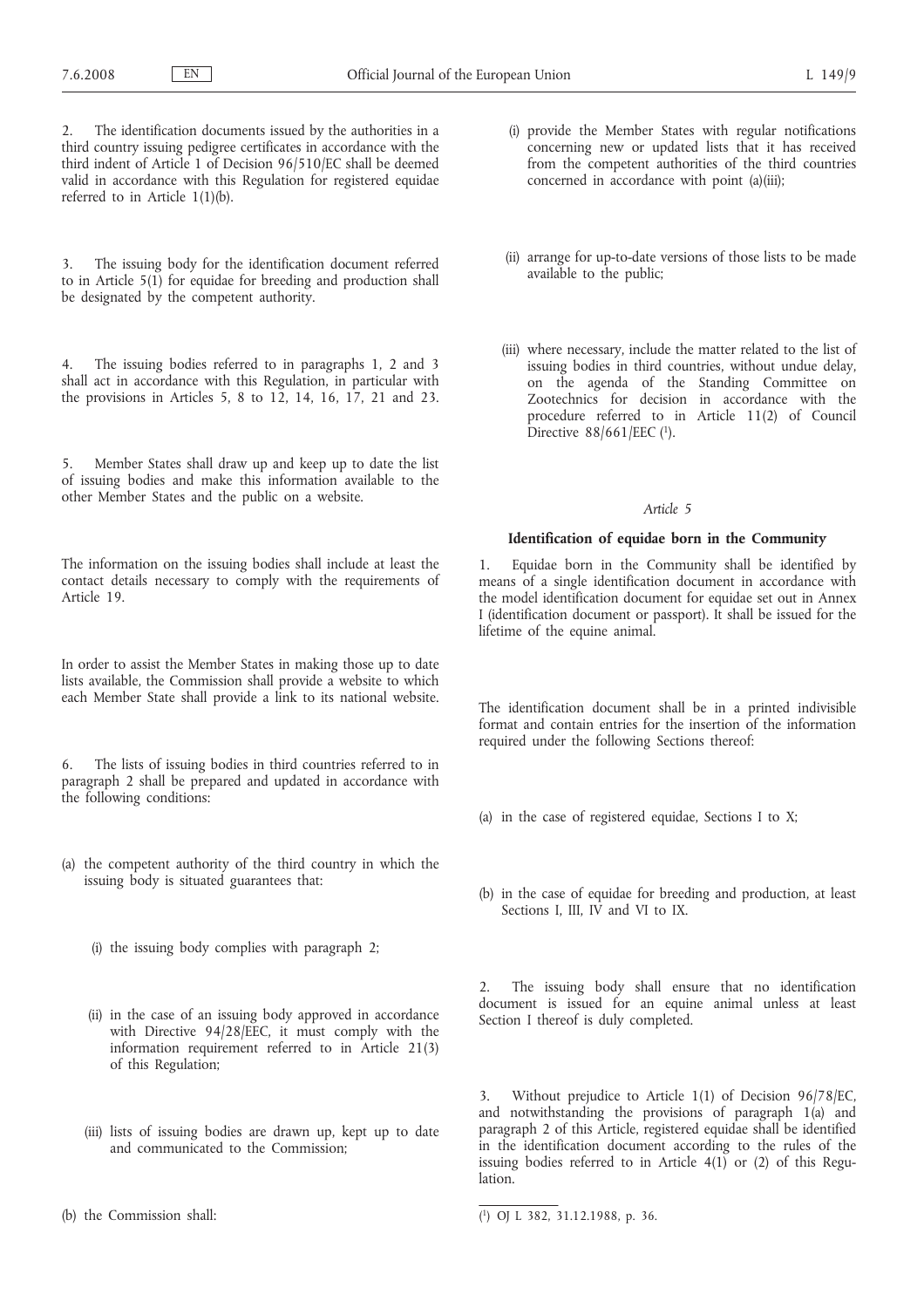4. For registered equidae, the issuing body, as referred to in Article  $4(1)(a)$  and  $(2)$  of this Regulation, shall complete in Section II of the identification document the information in the certificate of origin, as referred to in Article 4(2)(d) of Directive 90/427/EEC.

In accordance with the principles of the approved or recognised breeding organisation keeping the stud book of the origin of the breed of the registered equine animal concerned, the certificate of origin must contain full pedigree information, the section of the stud book referred to in Article 2 or 3 of Decision 96/78/EC and, where established, the class of the main section in which the equine animal is entered.

5. For the purpose of obtaining an identification document, an application shall be submitted by the keeper, or, where specifically required by law in the Member State where the animal is born, by the owner, within the time limits provided for in paragraph 6 of this Article and Article 7(1) for an identification document referred to in paragraph 1 of this Article, to the issuing body referred to in Article  $4(1)$ , (2) or (3), and all information necessary to comply with this Regulation shall be supplied.

6. Without prejudice to Article 13(1), equidae born in the Community shall be identified in accordance with this Regulation before 31 December of the year of birth of the equine animal or within six months following the date of birth, whatever date occurs later.

By way of derogation from the first subparagraph, Member States may decide to limit that maximum permitted period for identifying the equine animal to six months.

Member States making use of the derogation provided for in the second subparagraph shall inform the Commission and the other Member States.

7. The order of Sections and their numbering must remain unaltered in the identification document, except in the case of Section I that may be placed centrefold in the identification document.

8. The identification document shall not be duplicated or replaced, except as provided for in Articles 16 and 17.

### *Article 6*

### **Derogation from the completion of Section I of the identification document**

By way of derogation from Article 5(2), where a transponder is implanted in accordance with Article 11, or an individual, indelible and visible alternative mark is applied in accordance with Article 12, the information in points  $3(b)$  to (h) of Part A of Section I and in points 12 to 18 in the outline diagram in Part B of Section I of the identification document need not be completed, or a photograph or print displaying details sufficient to identify the equine animal may be used instead of completing that outline diagram.

The derogation provided for in the first paragraph shall be without prejudice to the rules on identifying equidae laid down by the issuing bodies referred to in Article  $4(1)$ , (2) and (3).

### *Article 7*

### **Derogations concerning the identification of certain equidaeliving under wild or semi-wild conditions**

1. By way of derogation from Article 5(1), (3) and (5), the competent authority may decide that equidae constituting defined populations living under wild or semi-wild conditions in certain areas, including nature reserves, to be defined by that authority, shall be identified in accordance with Article 5 only when they are removed from such areas or brought into domestic use.

Member States intending to make use of the derogation provided for in paragraph 1 shall notify the Commission of the population and the areas concerned:

- (a) within six months of the date of entry into force of this Regulation; or
- (b) before making use of that derogation.

### *Article 8*

### **Identification of imported equidae**

1. The keeper or, where specifically required by law in the Member State where the animal is imported, the owner, shall apply for an identification document, or for the registration of the existing identification document in the database of the appropriate issuing body in accordance with Article 21, within 30 days of the date of completion of the customs procedure, as defined in Article  $4(16)(a)$  of Regulation (EC) No 2913/92, where:

(a) equidae are imported into the Community; or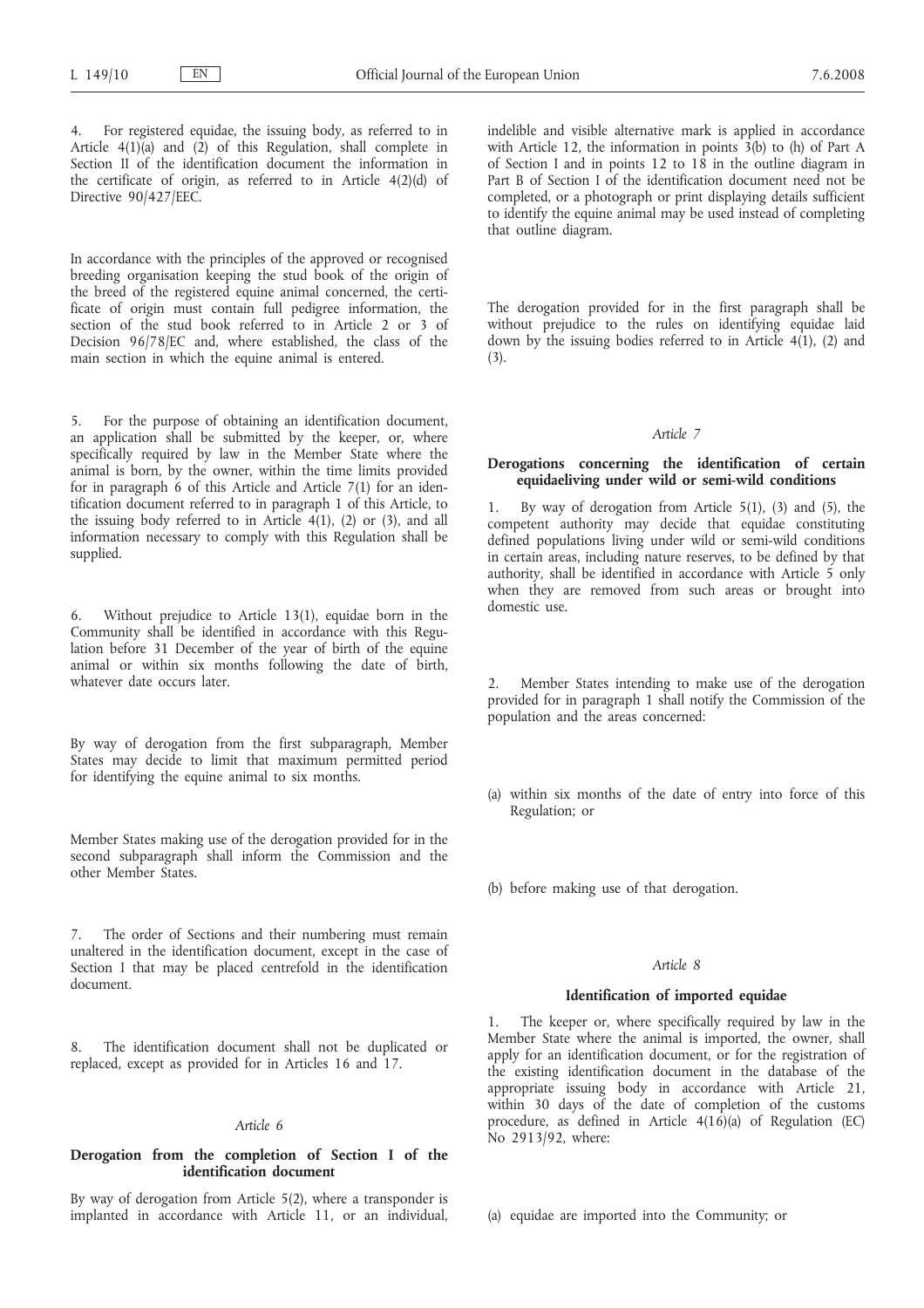(b) the temporary admission defined in Article 2(i) of Directive 90/426/EEC is converted into permanent entry in accordance with Article 19(iii) of that Directive.

2. Where an equine animal, as referred to in paragraph 1 of this Article, is accompanied by papers that do not comply with Article 5(1) or lack certain information required in accordance with this Regulation, the issuing body shall on request of the keeper or, where specifically required by law in the Member State where the animal is imported, the owner:

- (a) complete those papers so that they meet the requirements of Article 5; and
- (b) record the identification details of that equine animal and the complementary information in the database in accordance with Article 21.

3. Where the papers accompanying the equidae as referred to in paragraph 1 of this Article cannot be amended to meet the requirements of Article 5(1) and (2), they shall not be considered valid for identification purposes in accordance with this Regulation.

Where the papers referred to in the first subparagraph are surrendered to or invalidated by the issuing body, that fact shall be recorded in the database referred to in Article 21 and the equidae shall be identified in accordance with Article 5.

### CHAPTER III

### **CHECKS REQUIRED PRIOR TO ISSUE OF IDENTIFICATION DOCUMENTS AND TRANSPONDERS**

### *Article 9*

### **Verification of single identification documents issued for equidae**

Before issuing an identification document, the issuing body, or the person acting on its behalf, shall take all appropriate measures to:

- (a) verify that no such identification document has already been issued for the equine animal concerned;
- (b) prevent the fraudulent issuing of multiple identification documents for an individual equine animal.

Those measures shall at least involve consulting the appropriate papers and electronic records available, checking the animal for any signs or marks indicative of any previous identification and applying the measures provided for in Article 10.

### *Article 10*

### **Measures to detect previous active marking of equidae**

1. The measures referred to in Article 9 shall include, at least, measures to detect:

- (a) any transponder previously implanted, using a reading device complying with ISO standard 11785 and capable of reading HDX and FDX-B transponders at least when the reader is in direct contact with the body surface on the spot where under normal circumstances a transponder is implanted;
- (b) any clinical signs indicating that a transponder previously implanted has been surgically removed;
- (c) any other alternative mark on the animal applied in accordance with Article 12(3)(b).

2. Where the measures provided for in paragraph 1 indicate the existence of a previously implanted transponder, or any other alternative mark applied in accordance with Article  $12(3)(b)$ , the issuing body shall take the following measures:

- (a) in the case of equidae born in a Member State, it shall issue a duplicate or replacement identification document in accordance with Articles 16 or 17;
- (b) in the case of imported equidae, it shall act in accordance with Article 8(2).

3. Where the measures provided for in paragraph 1(b) indicate the existence of a transponder previously implanted, or the measures provided for in paragraph 1(c) indicate the existence of any other alternative mark, the issuing body shall enter this information in an appropriate way in Part A and in the outline diagram in Part B of Section I of the identification document.

Where the undocumented removal of a transponder or alternative mark referred to in paragraph 3 of this Article is confirmed in an equine animal born in the Community, the issuing body, as referred to in Article 4(1) or (3), shall issue a replacement identification document in accordance with Article 17.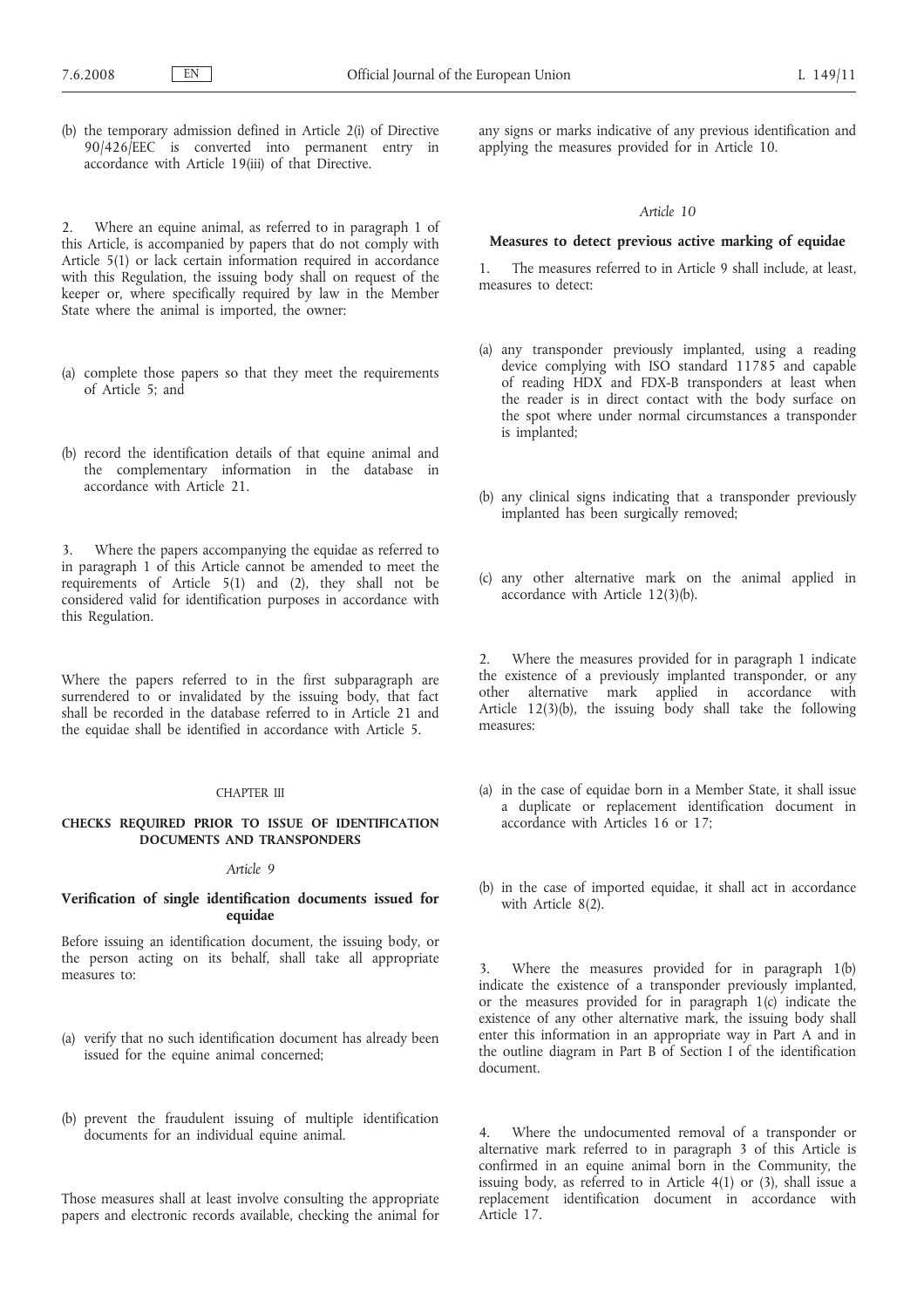### *Article 11*

### **Electronic methods of identity verification**

1. The issuing body shall ensure that at the time it is first identified, the equine animal is actively marked by the implantation of a transponder.

Member States shall lay down the minimum qualification required for the intervention referred to in the first subparagraph or designate the person or profession entrusted with such operations.

2. The transponder shall be implanted parenterally under aseptic conditions between poll and withers in the middle of the neck in the area of the nuchal ligament.

However, the competent authority may authorise the implantation of the transponder at a different place on the neck of the equine animal, provided that such alternative implantation does not compromise the welfare of the animal and does not increase the risk of migration of the transponder compared to the method referred to in the first subparagraph.

3. When the transponder is implanted in accordance with paragraphs 1 and 2, the issuing body shall enter the following information in the identification document:

- (a) in point 5 of Part A of Section I, at least the last 15 digits of the code transmitted by the transponder and displayed by the reader following implantation, together with, where appropriate, a self-adhesive sticker with a bar code or a print of that bar code encoding at least those last 15 digits of the code transmitted by the transponder;
- (b) in point 11 of Part A of Section I, the signature and stamp of the person referred to in paragraph 1 who carried out the identification and implanted the transponder;
- (c) in points 12 or 13 of the outline diagram in Part B of Section I, depending on the side where the transponder was implanted, the place where the transponder has been implanted into the equine animal.

By way of derogation from paragraph 3(a) of this Article, where the measures provided for in Article 26(2) are implemented for an equine animal marked with a previously implanted transponder which does not comply with the standards defined in Article 2(2)(b), the name of the manufacturer or the reading system shall be inserted in point 5 of Part A of Section I in the identification document.

5. Where Member States lay down rules to ensure, in accordance with the standards referred to in Article  $2(2)(b)$ , the uniqueness of the numbers displayed by the transponders implanted by issuing bodies referred to in Article  $4(1)(a)$  that are approved in accordance with Decision 92/353/EEC by the competent authorities of that Member State, those rules shall be applied without compromising the system of identification laid down by the issuing body in another Member State or third country that carried out the identification in accordance with this Regulation on request of the keeper or, where specifically required by law in the Member State where the animal is born, of the owner.

### *Article 12*

### **Alternative methods for identity verification**

1. By way of derogation from Article 11(1), Member States may authorise the identification of equidae by suitable alternative methods, including marks, that provide equivalent scientific guarantees that, alone or in combination, ensure that the identity of the equine animal can be verified and that effectively prevent the double issuing of identification documents (alternative method).

The issuing body shall ensure that no identification document is issued for an equine animal, unless the alternative method referred to in the first subparagraph is entered in point 6 or 7 of Part A of Section I of the identification document and recorded in the database in accordance with Article 21(1)(f).

2. Where an alternative method is used, the keeper shall provide the means of accessing that identification information or shall, if applicable, bear the costs of verifying the identity of the animal.

- 3. Member States shall ensure that:
- (a) alternative methods as the sole means of the identity verification of equidae are not used in the majority of equidae identified in accordance with this Regulation;
- (b) visible marks applied to equidae for breeding and production cannot be confused with those reserved on their territory for registered equidae.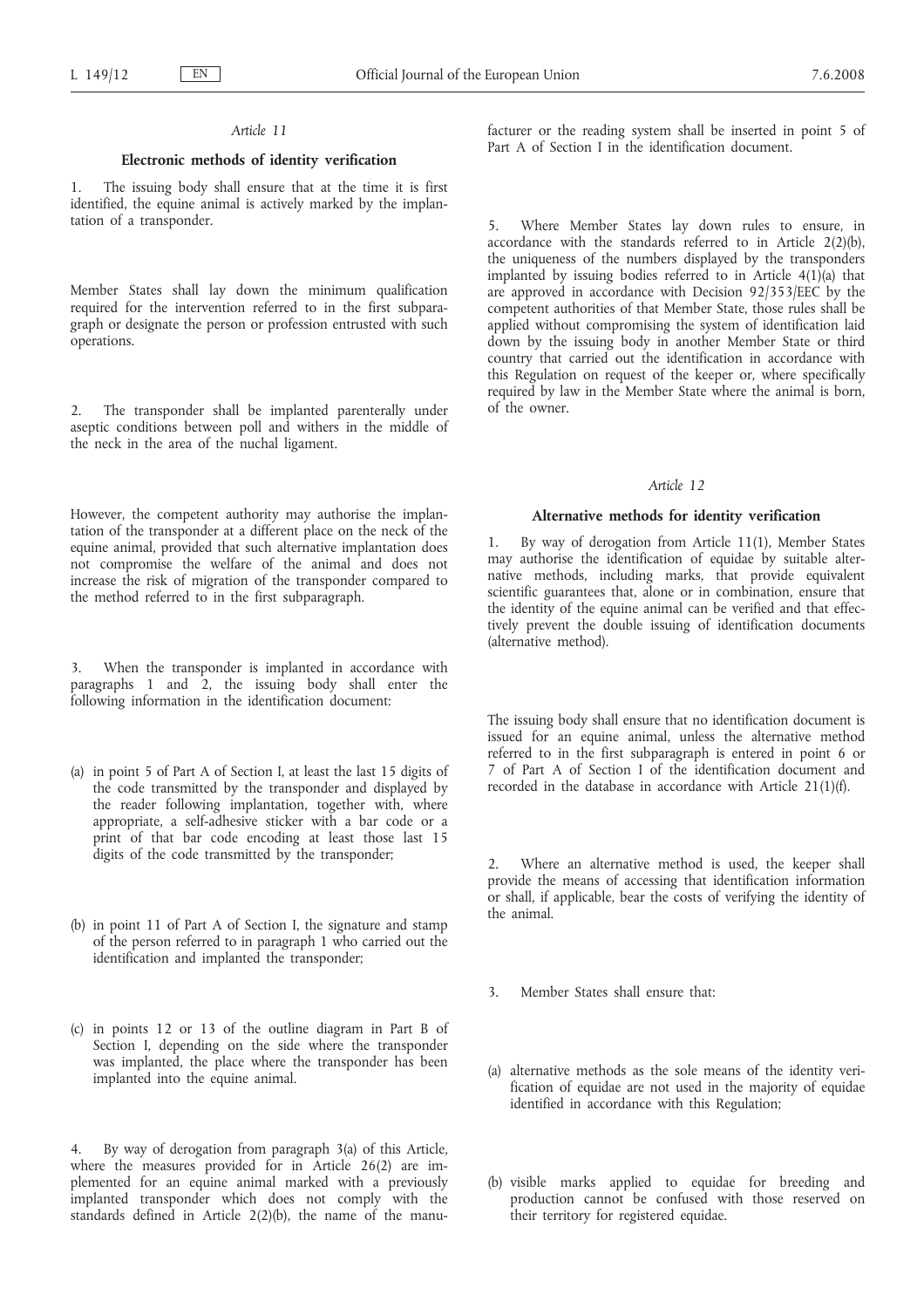4. Member States intending to make use of the derogation provided for in paragraph 1 shall make this information available to the Commission, other Member States and the public on a website.

In order to assist the Member States in making that information available, the Commission shall provide a website to which each Member State shall provide a link to its national website.

### CHAPTER IV

### **MOVEMENT AND TRANSPORT OF EQUIDAE**

### *Article 13*

### **Movement and transport of registered equidae and equidae for breeding and production**

1. The identification document shall accompany registered equidae and equidae for breeding and production at all times.

2. By way of derogation from paragraph 1, the identification document need not accompany equidae referred to in that paragraph on the occasions when they are:

- (a) stabled or on pasture, and the identification document can be produced without delay by the keeper;
- (b) moved temporarily on foot either:
	- (i) in the vicinity of the holding within a Member State so that the identification document can be produced within a period of three hours; or
	- (ii) during transhumance of equidae to and from summer grazing grounds and the identification documents can be produced at the holding of departure;
- (c) unweaned and accompany their dam or foster mare;
- (d) participating in a training or test of an equestrian competition or event which requires them to leave the competition or event venue;
- (e) moved or transported in an emergency situation relating to the equine animals themselves or, without prejudice to the second subparagraph of Article 14(1) of Directive 2003/85/EC, to the holding on which they are kept.

### *Article 14*

### **Derogation for certain movements and transport without or with simplified identification documents**

1. By way of derogation from Article 13(1), the competent authority may authorise the movement or transport within the same Member State of equidae referred to in that paragraph not accompanied by their identification document, provided they are accompanied by a smart card issued by the body that issued their identification document and containing the information set out in Annex II.

2. Member States, making use of the derogation provided for in paragraph 1 of this Article, may grant derogations to each other covering movements or transport of the equidae referred to in Article 13(1) within their own territories.

They shall notify the Commission of their intention to grant such derogations.

3. The issuing body shall issue a temporary document comprising at least a reference to the unique life number and, where available, the transponder code, allowing the equine animal to be moved or transported within the same Member State for a period not exceeding 45 days, during which the identification document is surrendered to the issuing body or the competent authority for the purpose of updating identification details.

Where, during the period referred to in paragraph 3, an equine animal is transported to another Member State or through another Member State to a third country, it shall, irrespective of its registration status, be accompanied, in addition to the temporary document, by a health certificate in accordance with Annex C to Directive 90/426/EEC. If the animal is not marked with a transponder or if the animal is not identified by an alternative method in accordance with Article 12 of this Regulation, that health certificate must be completed with a description in accordance with Section I of the identification document.

### *Article 15*

### **Movements and transport of equidae for slaughter**

1. The identification document issued in accordance with Articles 5(1) or 8 shall accompany equidae for slaughter while they are being moved or transported to the slaughterhouse.

By way of derogation from paragraph 1, the competent authority may authorise an equine animal for slaughter which has not been identified in accordance with Article 5, to be transported directly from the holding of birth to the slaughterhouse within the same Member State provided that: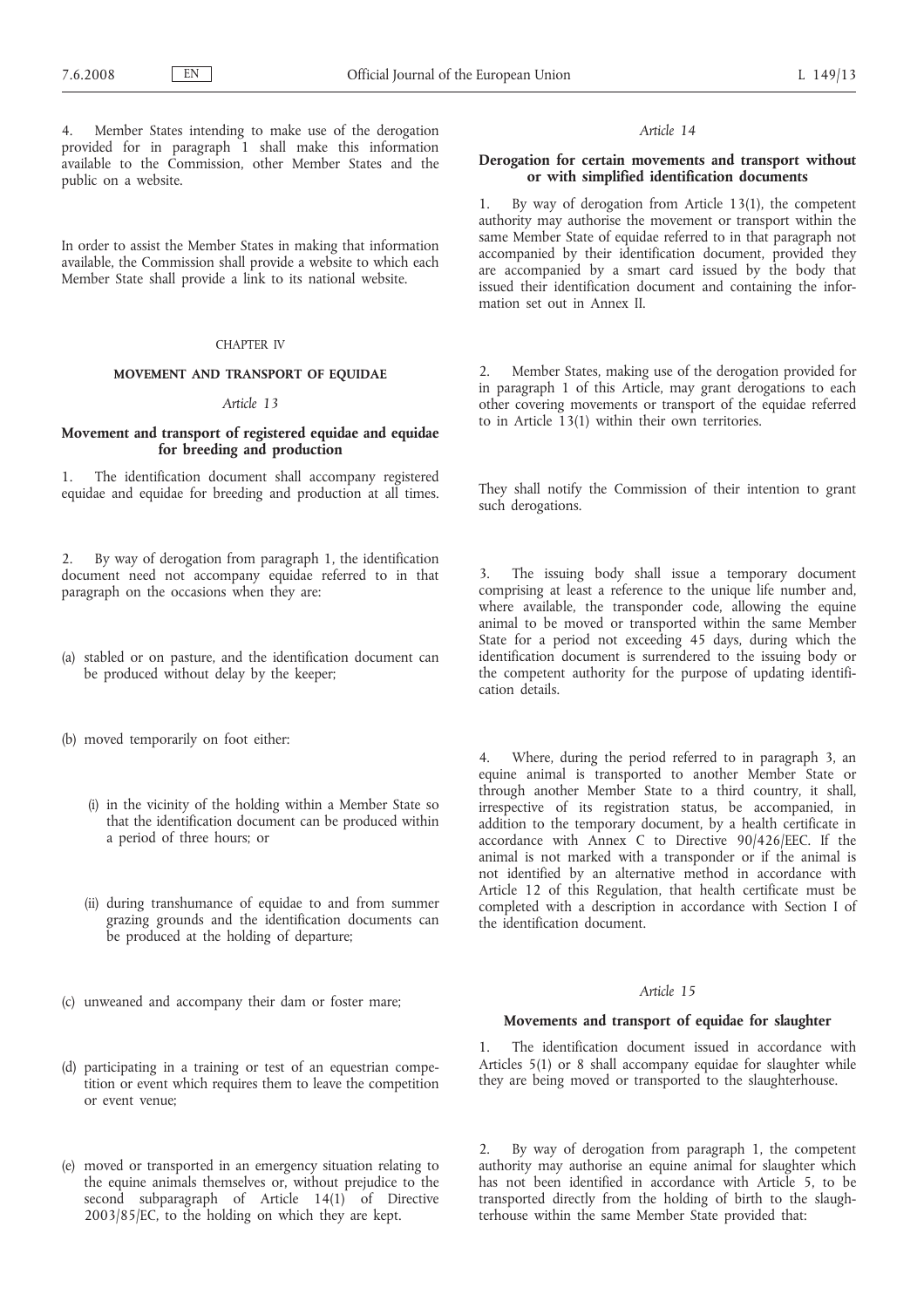- (a) the equine animal is less than 12 months old and has visible dental stars of the temporary lateral incisors;
- (b) there is an uninterrupted traceability from the holding of birth to the slaughterhouse;
- (c) during transport to the slaughterhouse the equine animal is individually identifiable in accordance with Articles 11 or 12;
- (d) the consignment is accompanied by the food chain information in accordance with Section III of Annex II to Regulation (EC) No 853/2004 that shall include a reference to the individual identification referred to in point (c) of this paragraph.

3. Article 19(1)(b), (c) and (d) shall not apply in the case of the movement or transport of equidae for slaughter in accordance with paragraph 2 of this Article.

### CHAPTER V

### **DUPLICATION, REPLACEMENT AND SUSPENSION OF IDENTIFICATION DOCUMENTS**

### *Article 16*

### **Duplicate identification documents**

Where the original identification document is lost, but the equine animal's identity can be established, notably through the code transmitted by the transponder or the alternative method, and an ownership declaration is available, the issuing body, as referred to in Article 4(1), shall issue a duplicate identification document with a reference to the unique life number and shall clearly mark the document as such (duplicate identification document).

In such cases, the equine animal shall be classified in Part II of Section IX of the duplicate identification document as not intended for slaughter for human consumption.

Details of the duplicate identification document issued and the equine animal's classification in Section IX thereof shall be entered by reference to the unique life number in the database, as referred to in Article 21.

2. By way of derogation from the second subparagraph of paragraph 1, the competent authority may decide to suspend the equine animal's status as intended for slaughter for human consumption for a period of six months where the keeper can satisfactorily demonstrate within 30 days of the declared date of loss of the identification document that the equine animal's status as intended for slaughter for human consumption has not been compromised by any medicinal treatment.

To that effect, the competent authority shall enter the date of commencement of the six-month suspension period in the first column of Part III of Section IX of the duplicate identification document, and complete the third column thereof.

Where the lost original identification document was issued by an issuing body referred to in Article 4(2) in a third country, the duplicate identification document shall be issued by that original issuing body and routed to the keeper or, where specifically required by law in the Member State where the equine animal is located, to the owner, via the issuing body or competent authority in that Member State.

In such cases, the equine animal shall be classified in Part II of Section IX of the duplicate identification document as not intended for slaughter for human consumption and the entry in the database as referred to in Article  $21(1)(l)$  adapted accordingly.

However, the duplicate identification document may be issued by an issuing body referred to in Article 4(1)(a) which registers equidae of that breed or by an issuing body referred to in Article 4(1)(b) which registers equidae for that purpose in the Member State where the equine animal is located, where the original issuing body in the third country has so agreed.

Where the lost original identification document has been issued by an issuing body which is no longer in existence, the duplicate identification document shall be issued by an issuing body in the Member State where the equine animal is located in accordance with paragraph 1.

### *Article 17*

### **Replacement identification document**

Where the original identification document is lost and the identity of the equine animal cannot be established, the issuing body as referred to in Article 4(3) in the Member State where the equine animal is located shall issue a replacement identification document (replacement identification document) which shall be clearly marked as such and meet the requirements of Article 5(1)(b).

In such cases, the equine animal shall be classified in Part II of Section IX of the replacement identification document as not intended for slaughter for human consumption.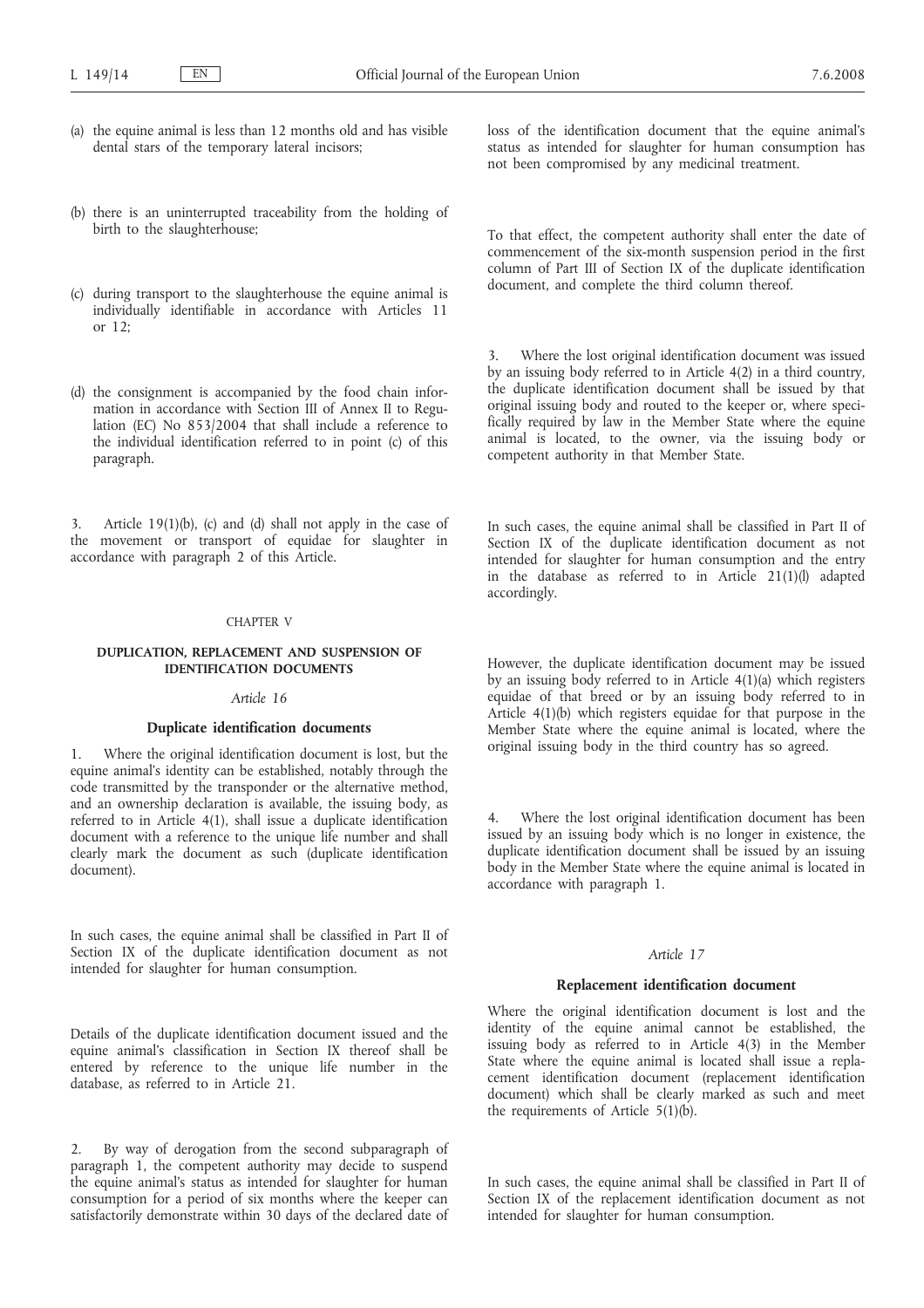Details of the replacement identification document issued and the equine animal's registration status and classification in Section IX thereof shall be adapted accordingly in the database as referred to in Article 21 by reference to the unique life number.

### *Article 18*

### **Suspension of identification documents for movement purposes**

The official veterinarian shall suspend the validity for movement purposes of the identification document by making an appropriate entry in Section VIII thereof where an equine animal is kept on or comes from a holding which is:

- (a) subject to a prohibition order as referred to in Article 4(5) of Directive 90/426/EEC; or
- (b) situated in a Member State or part thereof that is not free of African horse sickness.

### CHAPTER VI

### **DEATH OF EQUIDAE AND EQUIDAE INTENDED FOR SLAUGHTER FOR HUMAN CONSUMPTION AND MEDICATION RECORD**

### *Article 19*

### **Death of equidae**

1. On the slaughter or death of the equine animal, the following measures shall be taken:

- (a) the transponder shall be protected from subsequent fraudulent use, notably by its recovery, destruction or disposal in situ;
- (b) the identification document shall be rendered invalid at least by stamping it 'invalid' on the first page;
- (c) an attestation shall be communicated to the issuing body, either directly or through the contact point referred to in Article 23(4), with reference to the equine animal's unique life number to the effect that the equine animal has been slaughtered, was killed or died, including the date of death of the animal; and
- (d) the invalidated identification document shall be destroyed.
- The measures provided for in paragraph 1 shall be carried out by or under the supervision of:
- (a) the official veterinarian:
	- (i) in case of slaughter or killing for disease control purposes, in accordance with Article 4(4)(i) of Directive 90/426/EEC; or
	- (ii) following slaughter, in accordance with Article 7(3) of Directive 90/426/EEC; or
- (b) the competent authority defined in Article 2(1)(i) of Regulation  $(\overrightarrow{EC})$  No 1774/2002, in the case of disposal or processing of the carcass in accordance with Articles 4 or 5 of that Regulation.

3. Where, as required in paragraph 1(a), the transponder cannot be recovered from an equine animal slaughtered for human consumption, the official veterinarian shall declare the meat or the part of the meat containing the transponder unfit for human consumption in accordance with Chapter V(1)(n) of Section II of Annex I to Regulation (EC) No 854/2004.

4. By way of derogation from paragraph 1(d), and without prejudice to the rules printed in the identification document by the issuing body, Member States may implement procedures to return the invalidated document to the issuing body.

5. In all cases of death or loss of the equine animal not referred to in this Article, the keeper shall return the identification document to the appropriate issuing body referred to in Article 4(1), (2) or (3) within 30 days of the death or loss of the animal.

### *Article 20*

### **Equidae intended for slaughter for human consumption and medication record**

1. An equine animal shall be deemed to be intended for slaughter for human consumption, unless it is irreversibly declared as not so intended in Part II of Section IX of the identification document, by the signature of:

(a) the keeper or owner on his/her own discretion, or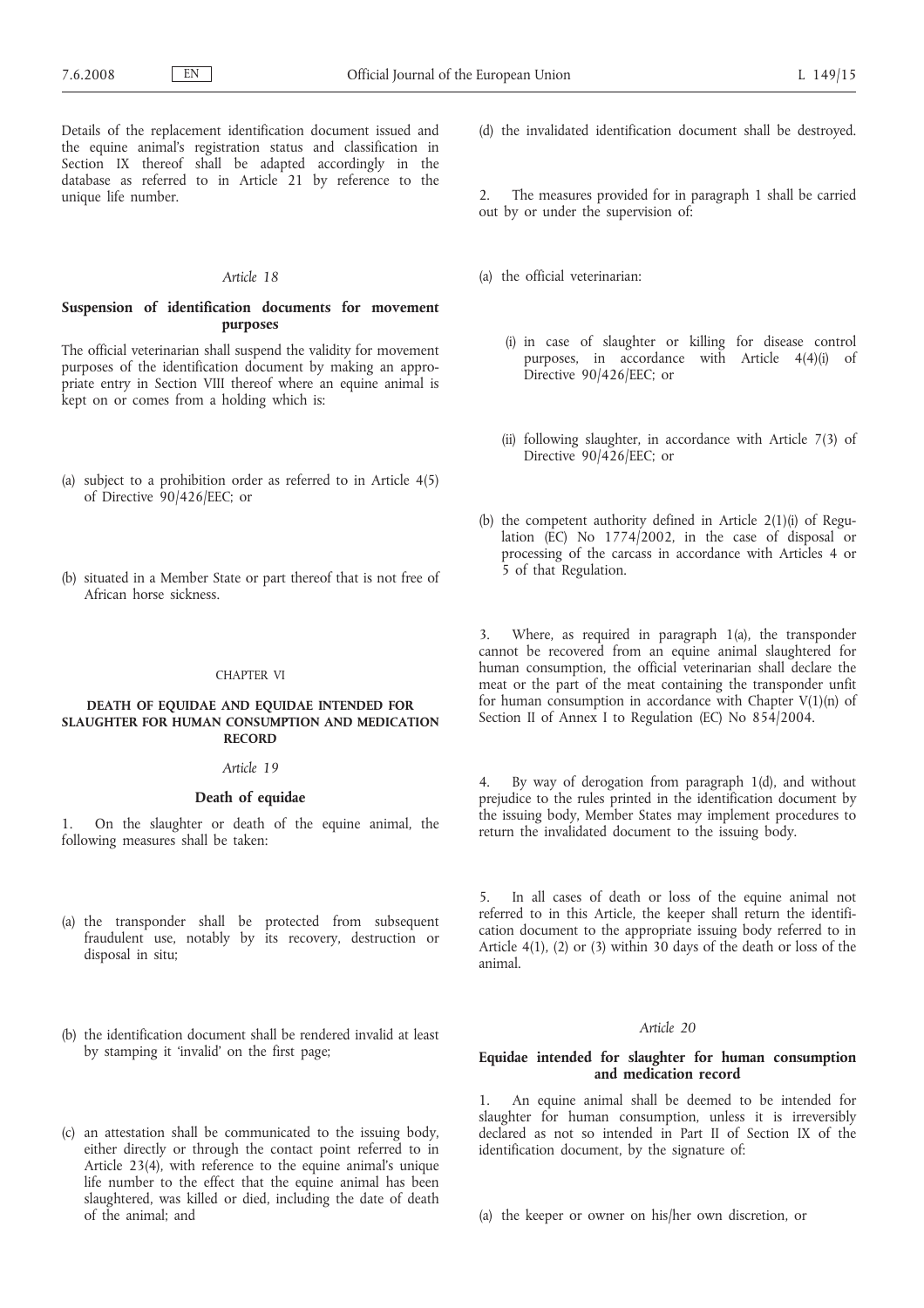(b) the keeper and the veterinarian responsible, acting in accordance with Article 10(2) of Directive 2001/82/EC.

Prior to any treatment in accordance with Article 10(2) of Directive 2001/82/EC or to any treatment by use of a medicinal product authorised in accordance with Article 6(3) of that Directive, the veterinarian responsible shall ascertain the equine animal's status as either intended for slaughter for human consumption, which is the default case, or not intended for slaughter for human consumption as set out in Part II of Section IX of the identification document.

3. Where the treatment referred to in paragraph 2 of this Article is not permitted for an equine animal intended for slaughter for human consumption, the veterinarian responsible shall ensure that in accordance with the derogation provided for in Article 10(2) of Directive 2001/82/EC the equine animal concerned is irreversibly declared as not intended for slaughter for human consumption by:

- (a) completing and signing Part II of Section IX of the identification document; and
- (b) invalidating Part III of Section IX of the identification document.

4. Where an equine animal is to be treated under the conditions referred to in Article 10(3) of Directive 2001/82/EC, the veterinarian responsible shall enter in Part III of Section IX of the identification document the requisite details of the medicinal product containing substances essential for the treatment of equidae listed in Regulation (EC) No 1950/2006.

The veterinarian responsible shall enter the date of last administration, as prescribed, of that medicinal product and shall, acting in accordance with Article  $11(4)$  of Directive 2001/82/EC, inform the keeper of the date when the withdrawal period established in accordance with Article 10(3) of that Directive will lapse.

### CHAPTER VII

### **RECORDS AND PENALTIES**

### *Article 21*

### **Database**

1. When issuing the identification document, or registering previously issued identification documents, the issuing body shall record at least the following information concerning the equine animal in its database:

- (a) the unique life number;
- (b) the species;
- (c) the sex;
- (d) the colour;
- (e) the date (day, month and year) of birth;
- (f) if applicable, at least the last 15 digits of the code transmitted by the transponder, or the code transmitted by a radio frequency identification devise not complying with the standard defined in Article 2(2)(b) together with information on the required reading system, or the alternative method;
- (g) the country of birth;
- (h) the date of issue and any amendment of the identification document;
- the name and address of the person to whom the identification document is issued;
- (j) the status as registered equidae or equidae for breeding and production;
- (k) the name of the animal (birth name and where applicable the commercial name);
- (l) the known status of the animal as not intended for slaughter for human consumption;
- (m) information concerning any duplicate and replacement identification documents in accordance with Articles 16 and 17;
- (n) the notified date of death of the animal.

2. The issuing body shall keep the information referred to in paragraph 1 of this Article on record in its database for at least 35 years or until at least two years from the date of death of the equine animal communicated in accordance with Article  $19(1)(c)$ .

Immediately after recording the information referred to in paragraph 1 of this Article, the issuing body shall communicate the information referred to in points (a) to (f) and (n) of that paragraph to the central database in the Member State where the equine animal was born, if such central database has been made available in accordance with Article 23.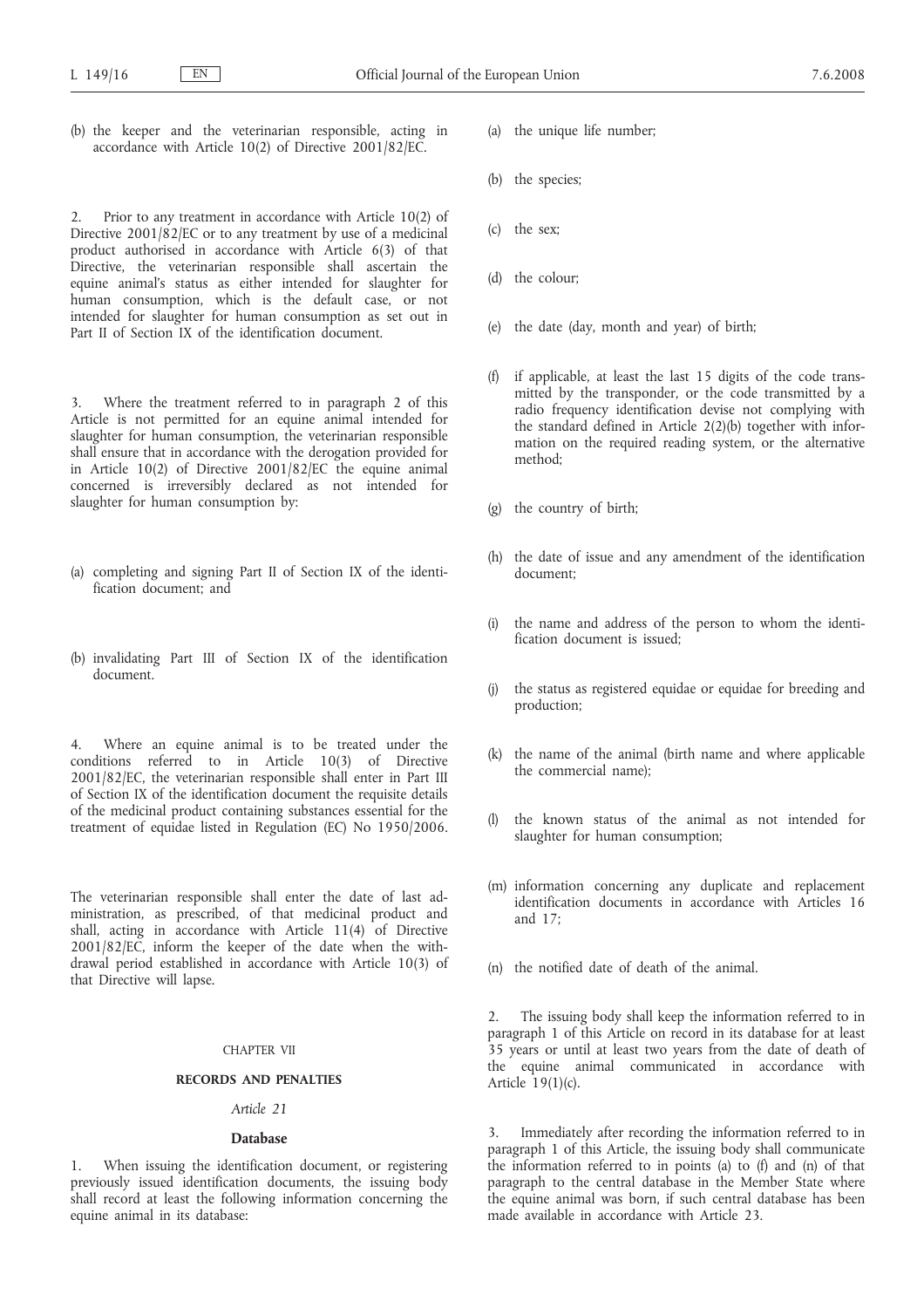### *Article 22*

### **Communication of code of databases of issuing bodies**

The Member States shall make the names, addresses, including communication details, and six-digit UELN-compatible identification code of the databases of the issuing bodies available to the other Member States and the public on a website.

In order to assist the Member States in making such information available, the Commission shall provide a website to which each Member State shall provide a link to its national website.

### *Article 23*

### **Central databases and their cooperation and contact points**

1. A Member State may decide that the issuing body is to incorporate the information referred to in Article 21 relating to equidae born or identified on its territory in a central database or that the issuing body's database is to be networked with that central database (the central database).

2. The Member States shall cooperate in the operation of their central databases in accordance with Directive 89/608/EEC.

3. The Member States shall make the name, address and sixdigit UELN-compatible identification code of their central databases available to the other Member States and the public on a website.

In order to assist the Member States in making such information available, the Commission shall provide a website to which each Member State shall provide a link to its national website.

4. Member States shall provide a contact point to receive the attestation referred to in Article 19(1)(c) for further distribution to the respective issuing bodies approved on their territory.

That contact point may be a liaison body referred to in Article 35 of Regulation (EC) No 882/2004.

Details about the contact point, which may be incorporated in the central database, shall be made available to other Member States and the public on a website.

In order to assist the Member States in making such information available, the Commission shall provide a website to which each Member State shall provide a link to its national website.

### *Article 24*

### **Penalties**

The Member States shall lay down the rules on penalties applicable to infringements of this Regulation and shall take all measures necessary to ensure that they are implemented. The penalties laid down shall be effective, proportionate and dissuasive.

The Member States shall notify those provisions to the Commission by 30 June 2009 at the latest. Any subsequent amendments affecting them shall be notified to the Commission without delay.

### CHAPTER VIII

### **TRANSITIONAL AND FINAL PROVISIONS**

*Article 25*

### **Repeal**

Decisions 93/623/EEC and 2000/68/EC are repealed with effect from 1 July 2009.

References to the repealed Decisions shall be construed as references to this Regulation.

### *Article 26*

### **Transitional provisions**

1. Equidae which are born by 30 June 2009 at the latest, and identified by that date in accordance with Decisions 93/623/EEC or 2000/68/EC, shall be deemed to be identified in accordance with this Regulation.

The identification documents for those equidae shall be registered in accordance with Article 21(1) of this Regulation by 31 December 2009 at the latest.

2. Equidae which are born by 30 June 2009 at the latest, but not identified by that date in accordance with Decisions 93/623/EEC or 2000/68/EC, shall be identified in accordance with this Regulation by 31 December 2009 at the latest.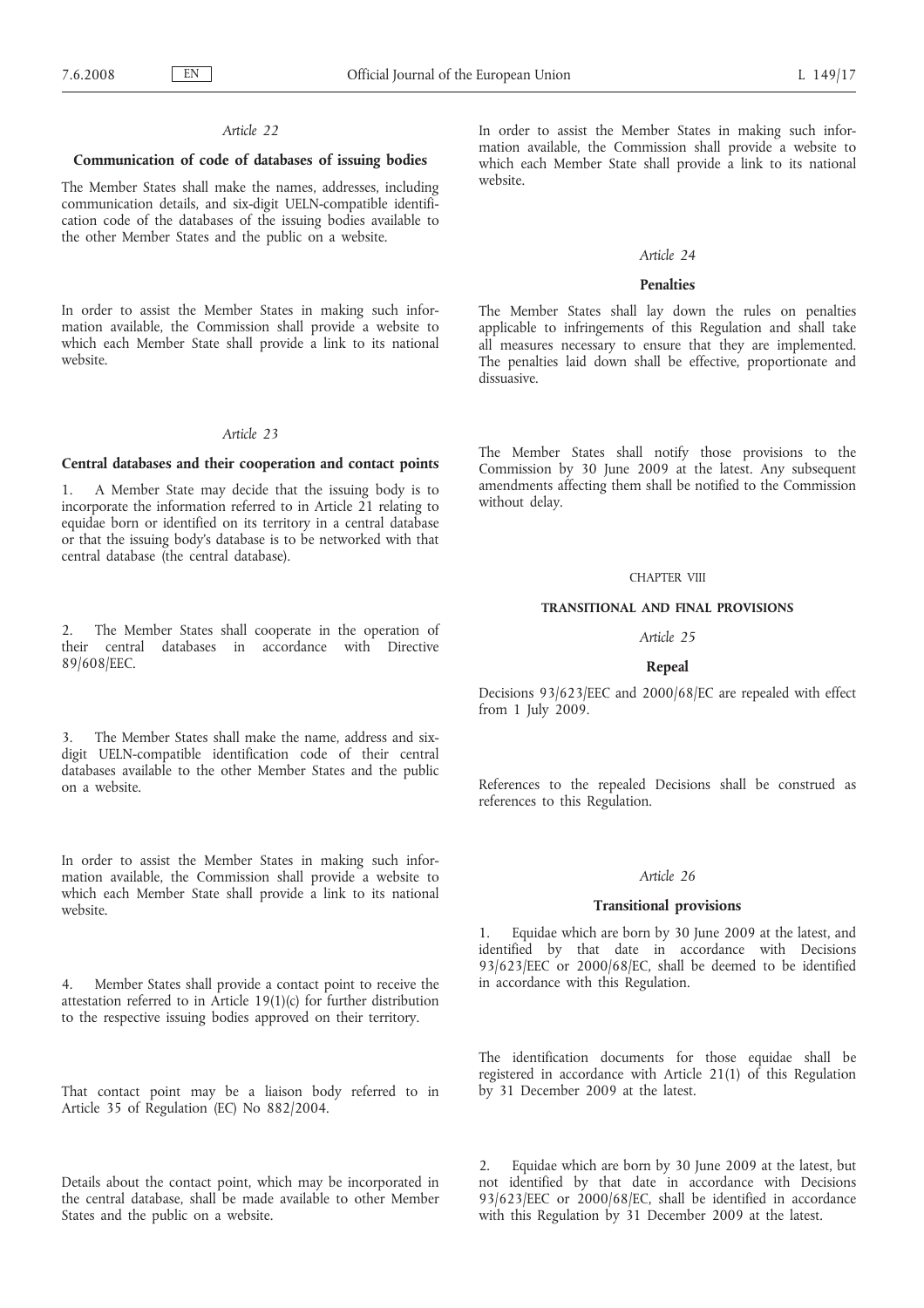### *Article 27*

### **Entry into force**

This Regulation shall enter into force on the 20th day following that of its publication in the *Official Journal of the European Union*.

It shall apply from 1 July 2009.

This Regulation shall be binding in its entirety and directly applicable in all Member States.

Done at Brussels, 6 June 2008.

*For the Commission* Androulla VASSILIOU *Member of the Commission*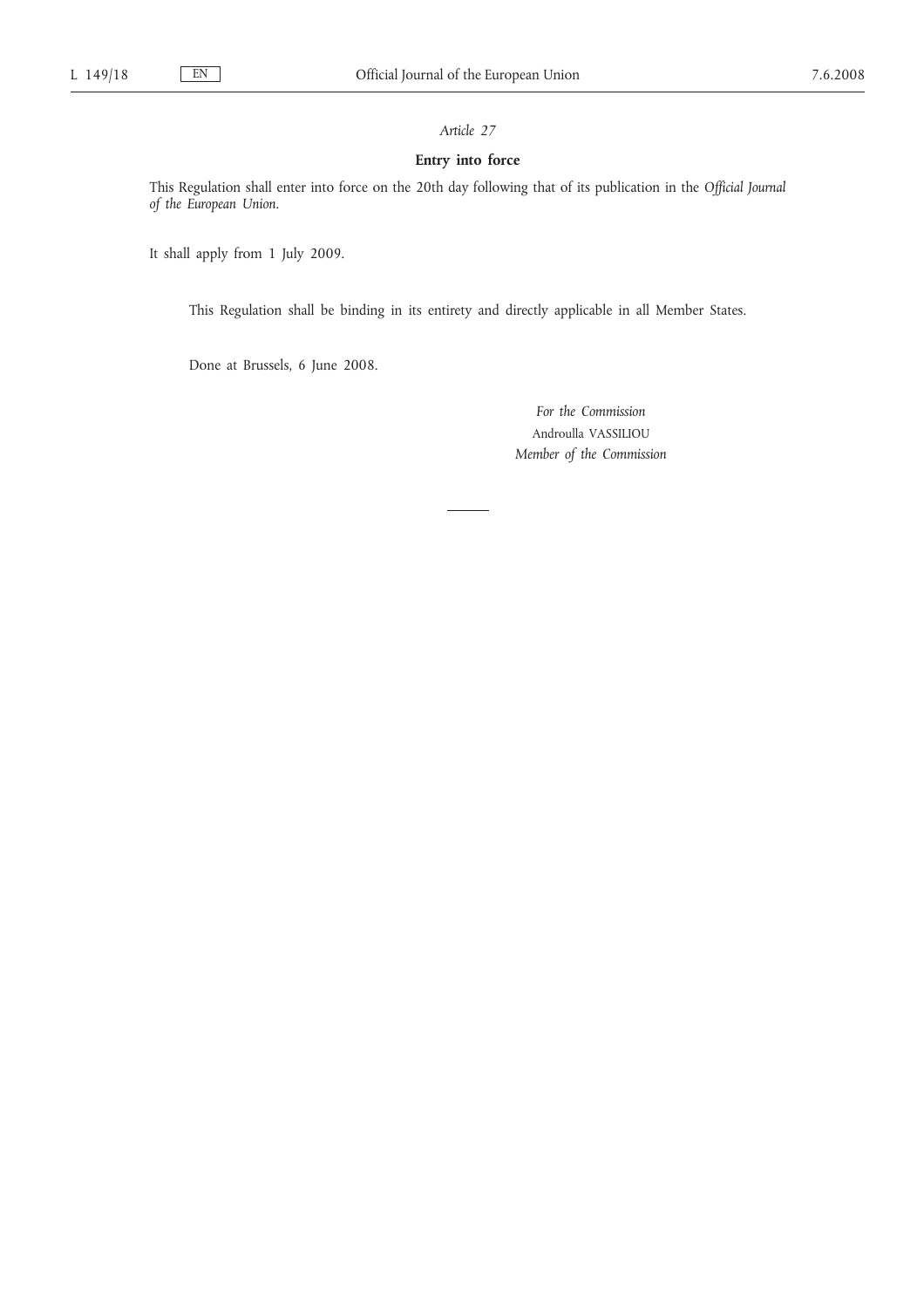### *ANNEX I*

### IDENTIFICATION DOCUMENT FOR EQUIDAE

### **PASSPORT**

### **General — Instructions**

These instructions are drawn up to assist the user and do not impede on the rules laid down in Regulation (EC) No 504/2008.

- I. The passport must contain all instructions needed for their use and the details of the issuing body in French, English and one of the official language(s) of the Member State or country where the issuing body has its headquarters.
- II. Information shown on the passport
	- A. The passport must contain the following information:

### 1. **Sections I and II — Identification**

The equine animal shall be identified by the competent authority. The identification number shall clearly identify the animal and the body which issued the identification document and shall be UELN compatible.

In point 5 of Section I space must be provided for at least 15 digits of the transponder code.

In case of registered equidae the passport shall contain the pedigree and the studbook class in which the animal is entered in accordance with the rules of the approved breeding organisation issuing the passport.

### 2. **Section III — Owner**

The name of the owner or his agent/representative must be stated where required by the issuing body.

### 3. **Section IV — Recording of identity checks**

Whenever laws and regulations so require, checks conducted on the identity of the equine animal must be recorded by the competent authority.

### 4. **Sections V and VI — Vaccination record**

All vaccinations must be recorded in Section V (equine influenza only) and in Section VI (all other vaccinations). The information may take the form of a sticker.

### 5. **Section VII — Laboratory health tests**

The results of all tests carried out to detect transmissible diseases must be recorded.

### 6. **Section VIII — Validity of document for movement purposes**

Invalidation/revalidation of the document in accordance with Article 4(4) of Directive 90/426/EEC and list of compulsorily notifiable diseases.

### 7. **Section IX — Administration of veterinary medicinal products**

Parts I and II or Part III of this Section must be duly completed in accordance with the instructions set out in this Section.

B. The passport may contain the following information:

### **Section X — Basic health requirements**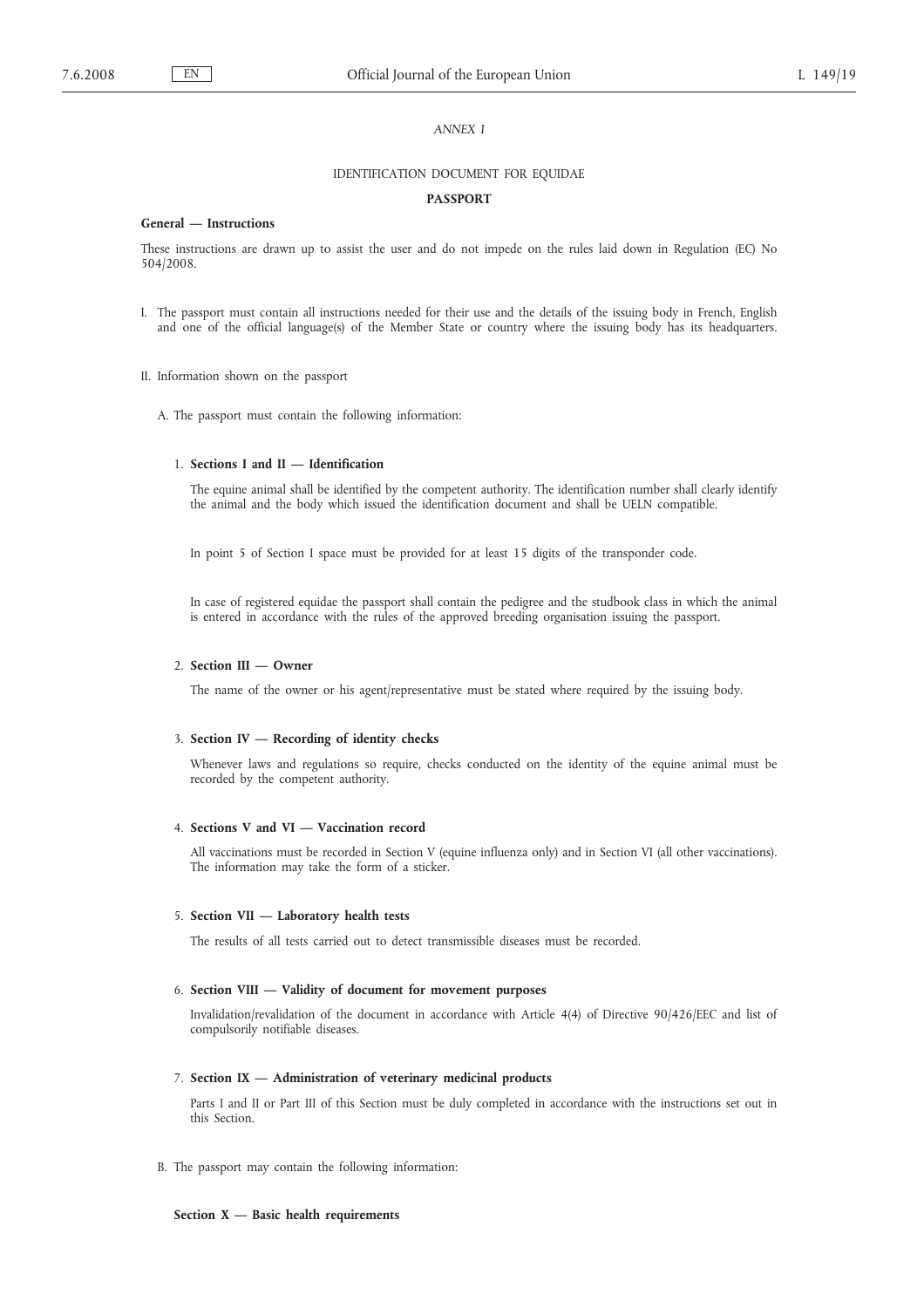### **SECTION I**

### **Part A — Identification details**

| $(1)(a)$ Espèce:<br>(4)<br>Numéro unique d'identification valable à vie (15 chiffres):<br>Species:<br>Unique Life Number (15 digits):<br>000.000.000000000<br>$(1)(b)$ Sexe:<br>Sex:<br>(5)<br>Code du transpondeur (si disponible):<br>(2)<br>Date de naissance:<br>Transponder code (where available):<br>Date of birth:<br>000 000 000 000 000<br>Système de lecture (si différent de ISO 11784)<br>Reading system (if not ISO 11784)<br>Code-barres (optionnel)<br>Bar-Code (optional)<br>Signalement:<br>(3)<br>Description:<br>$(3)(a)$ Robe:<br>Méthode de marquage alternative (si disponible):<br>(6)<br>Colour:<br>Alternative method of marking (if available):<br>$(3)(b)$ Tête:<br>Head:<br>$(3)(c)$ Ant. G:<br>Foreleg L:<br>Information sur toute autre méthode appropriée donnant des<br>(7)<br>garanties pour vérifier l'identité de l'animal (groupe sanguin/code<br>ADN) (optionnel):<br>Information on any other appropriate method providing guarantees<br>$(3)(d)$ Ant. D:<br>to verify the identity of the animal (blood group/DNA code)<br>Foreleg R:<br>(optional):<br>$(3)(e)$ Post G:<br>Hind leg L:<br>$(3)(f)$ Post D:<br>Hind leg R:<br>Nom et adresse du destinataire du document:<br>(8)<br>Name and address of person to whom document is issued:<br>$(3)(g)$ Corps:<br>Body:<br>(3)(h) Marques:<br>Markings:<br>(9)<br>Signature et cachet de la personne qualifiée (ou de l'autorité<br>Le:<br>(11)<br>compétente) (en lettres capitales)<br>On:<br>Signature and stamp of qualified person (or competent authority)<br>(in capital letters)<br>Circonscription:<br>(10)<br>District: |  |  |
|--------------------------------------------------------------------------------------------------------------------------------------------------------------------------------------------------------------------------------------------------------------------------------------------------------------------------------------------------------------------------------------------------------------------------------------------------------------------------------------------------------------------------------------------------------------------------------------------------------------------------------------------------------------------------------------------------------------------------------------------------------------------------------------------------------------------------------------------------------------------------------------------------------------------------------------------------------------------------------------------------------------------------------------------------------------------------------------------------------------------------------------------------------------------------------------------------------------------------------------------------------------------------------------------------------------------------------------------------------------------------------------------------------------------------------------------------------------------------------------------------------------------------------------------------------------------------------------------------------------------------|--|--|
|                                                                                                                                                                                                                                                                                                                                                                                                                                                                                                                                                                                                                                                                                                                                                                                                                                                                                                                                                                                                                                                                                                                                                                                                                                                                                                                                                                                                                                                                                                                                                                                                                          |  |  |
|                                                                                                                                                                                                                                                                                                                                                                                                                                                                                                                                                                                                                                                                                                                                                                                                                                                                                                                                                                                                                                                                                                                                                                                                                                                                                                                                                                                                                                                                                                                                                                                                                          |  |  |
|                                                                                                                                                                                                                                                                                                                                                                                                                                                                                                                                                                                                                                                                                                                                                                                                                                                                                                                                                                                                                                                                                                                                                                                                                                                                                                                                                                                                                                                                                                                                                                                                                          |  |  |
|                                                                                                                                                                                                                                                                                                                                                                                                                                                                                                                                                                                                                                                                                                                                                                                                                                                                                                                                                                                                                                                                                                                                                                                                                                                                                                                                                                                                                                                                                                                                                                                                                          |  |  |
|                                                                                                                                                                                                                                                                                                                                                                                                                                                                                                                                                                                                                                                                                                                                                                                                                                                                                                                                                                                                                                                                                                                                                                                                                                                                                                                                                                                                                                                                                                                                                                                                                          |  |  |
|                                                                                                                                                                                                                                                                                                                                                                                                                                                                                                                                                                                                                                                                                                                                                                                                                                                                                                                                                                                                                                                                                                                                                                                                                                                                                                                                                                                                                                                                                                                                                                                                                          |  |  |
|                                                                                                                                                                                                                                                                                                                                                                                                                                                                                                                                                                                                                                                                                                                                                                                                                                                                                                                                                                                                                                                                                                                                                                                                                                                                                                                                                                                                                                                                                                                                                                                                                          |  |  |
|                                                                                                                                                                                                                                                                                                                                                                                                                                                                                                                                                                                                                                                                                                                                                                                                                                                                                                                                                                                                                                                                                                                                                                                                                                                                                                                                                                                                                                                                                                                                                                                                                          |  |  |
|                                                                                                                                                                                                                                                                                                                                                                                                                                                                                                                                                                                                                                                                                                                                                                                                                                                                                                                                                                                                                                                                                                                                                                                                                                                                                                                                                                                                                                                                                                                                                                                                                          |  |  |
|                                                                                                                                                                                                                                                                                                                                                                                                                                                                                                                                                                                                                                                                                                                                                                                                                                                                                                                                                                                                                                                                                                                                                                                                                                                                                                                                                                                                                                                                                                                                                                                                                          |  |  |
|                                                                                                                                                                                                                                                                                                                                                                                                                                                                                                                                                                                                                                                                                                                                                                                                                                                                                                                                                                                                                                                                                                                                                                                                                                                                                                                                                                                                                                                                                                                                                                                                                          |  |  |
|                                                                                                                                                                                                                                                                                                                                                                                                                                                                                                                                                                                                                                                                                                                                                                                                                                                                                                                                                                                                                                                                                                                                                                                                                                                                                                                                                                                                                                                                                                                                                                                                                          |  |  |
|                                                                                                                                                                                                                                                                                                                                                                                                                                                                                                                                                                                                                                                                                                                                                                                                                                                                                                                                                                                                                                                                                                                                                                                                                                                                                                                                                                                                                                                                                                                                                                                                                          |  |  |
|                                                                                                                                                                                                                                                                                                                                                                                                                                                                                                                                                                                                                                                                                                                                                                                                                                                                                                                                                                                                                                                                                                                                                                                                                                                                                                                                                                                                                                                                                                                                                                                                                          |  |  |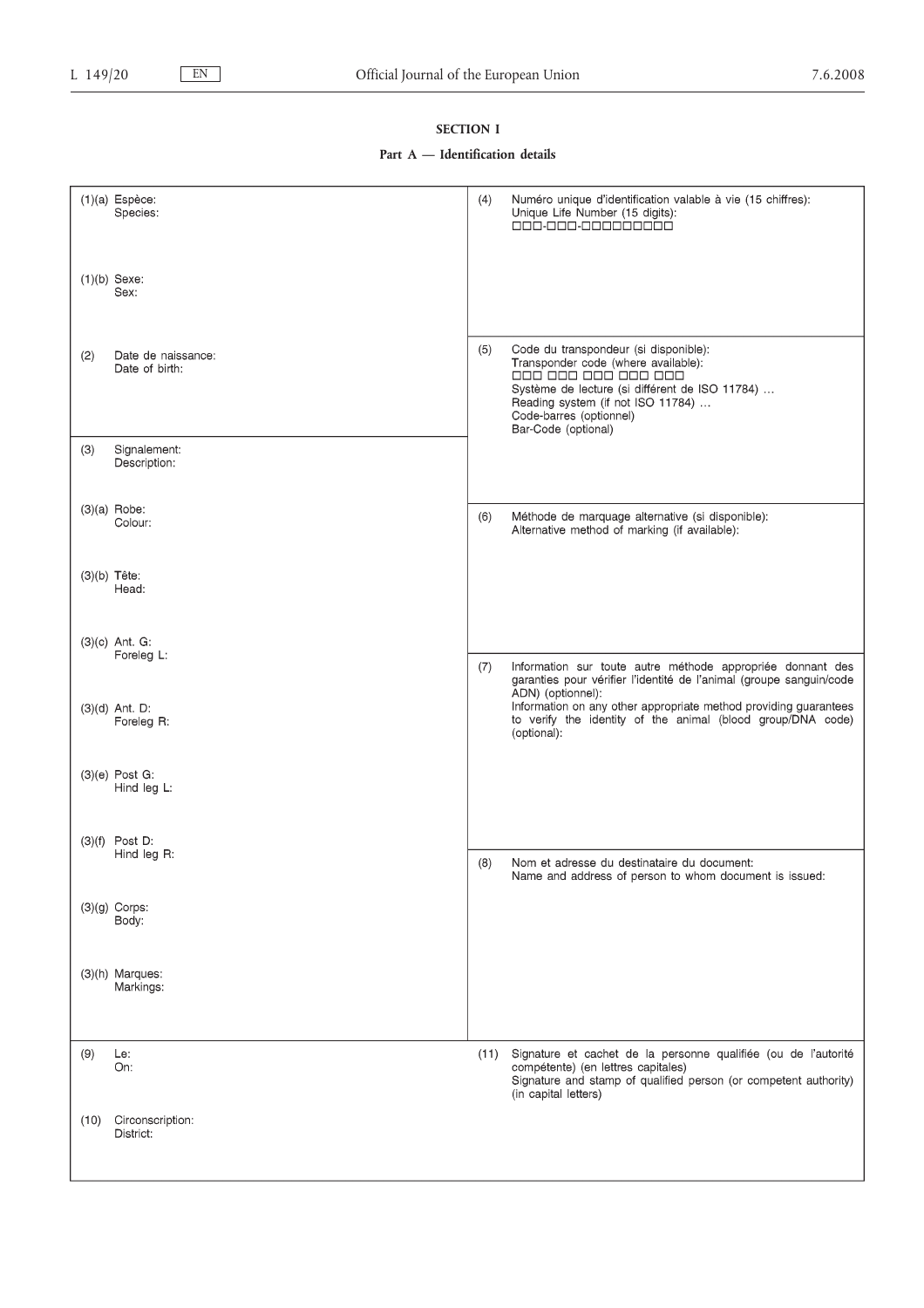

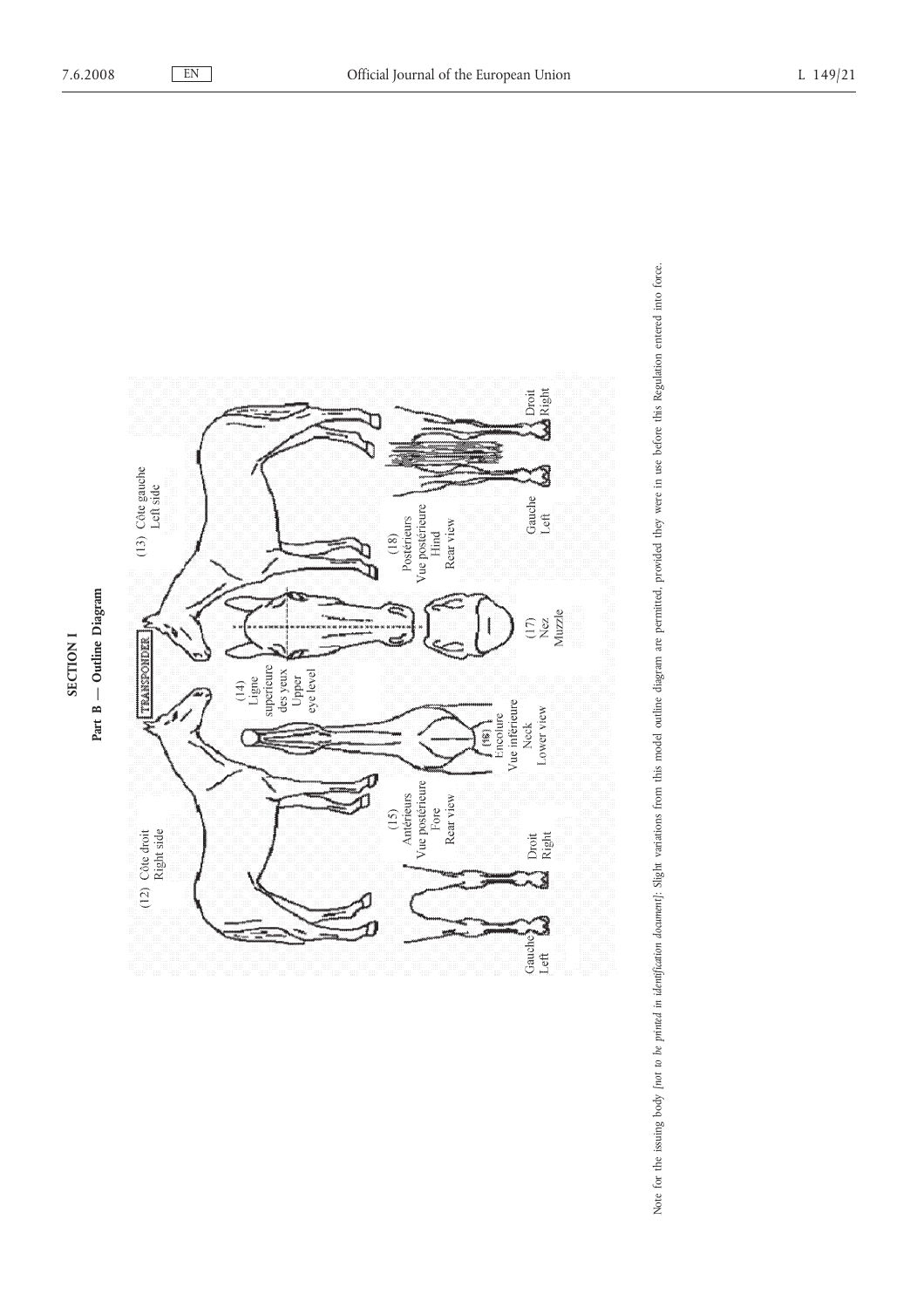### **SECTION II**

### **Certificat d'origine**

### **Certificate of Origin**

| (1) | Nom:<br>Name:                                 | (2)    | Nom commercial:<br>Commercial name:                                                                                                      |
|-----|-----------------------------------------------|--------|------------------------------------------------------------------------------------------------------------------------------------------|
| (3) | Race:<br>Breed:                               | (4)    | Classe dans le livre généalogique:<br>Studbook class:                                                                                    |
| (5) | Père génétique:<br>Genetic sire:              | (5)(a) | Grand-père:<br>Grandsire:                                                                                                                |
| (6) | Mère génétique:<br>Genetic dam:               |        | (6)(a) Grand-père:<br>Grandsire:                                                                                                         |
| (7) | Lieu de naissance:<br>Place of birth:         |        | Note: Pedigree (si indiqué sur page additionnelle)<br>Pedigree (if appropriate on additional page)                                       |
| (8) | Naisseur(s):<br>Breeder(s):                   |        |                                                                                                                                          |
| (9) | Certificat d'origine validé le:<br>par:       |        | (10)(a) Nom de l'instance émetteur:<br>Name of the issuing body:                                                                         |
|     | Certificate of origin validated on:<br>by:    |        | $(10)(b)$ Adresse:<br>Address:                                                                                                           |
|     | (10)(c) Nº de téléphone:<br>Telephone number: |        | (10)(d) Nº de télécopie/e-mail:<br>Fax-number/e-mail:                                                                                    |
|     | $(10)(e)$ Cachet:<br>Stamp:                   |        | (10)(f) Signature: (nom en lettres capitales et qualité du signataire)<br>Signature: (Name in capital letters and capacity of signatory) |

Note for the issuing body *[not to be printed in identification document]*: Layout variations from this model are permitted, provided the required minimum information is ensured.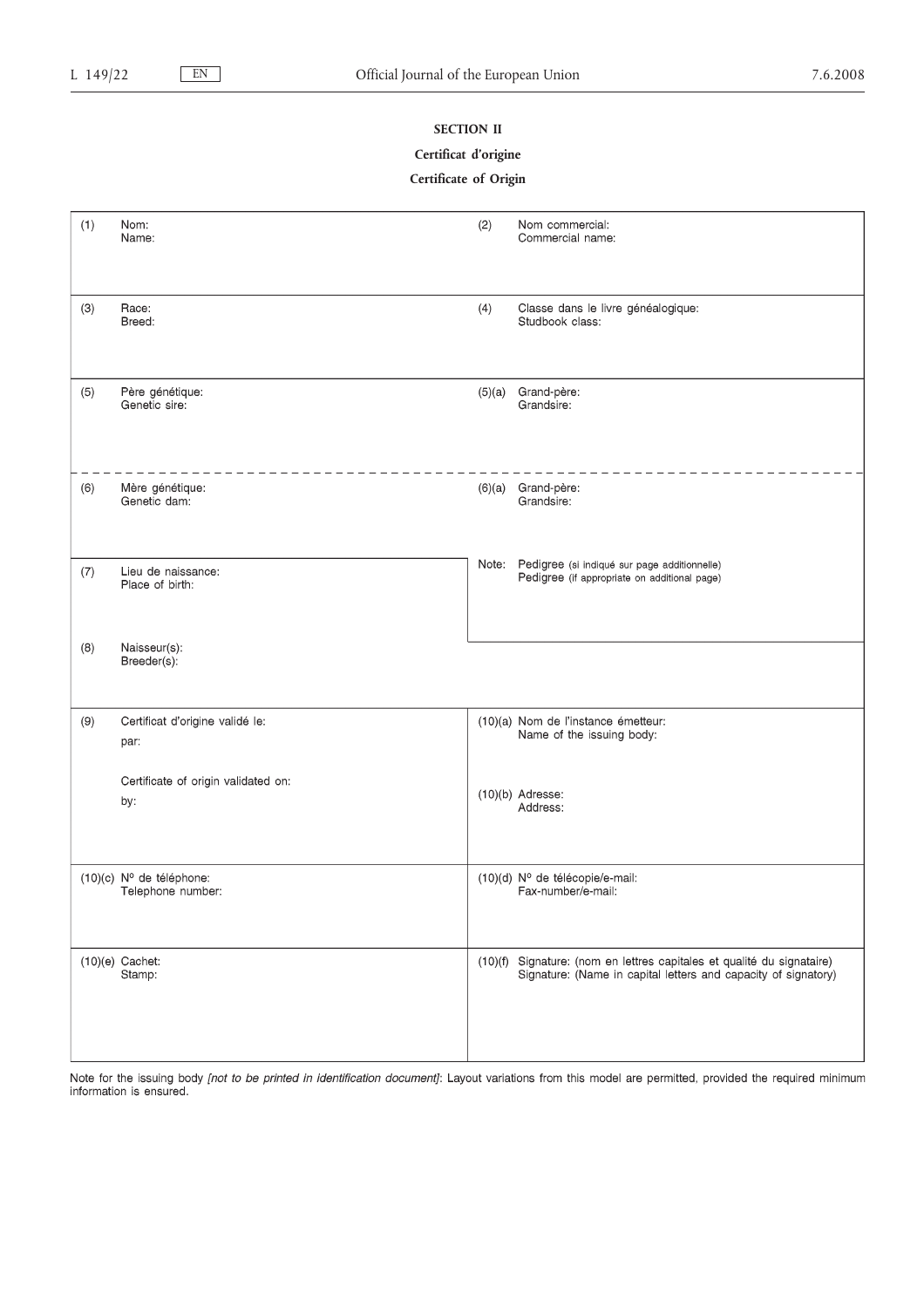| ì |  |
|---|--|
|   |  |
|   |  |

[Only to be completed if required by and in accordance with the rules of the organisations referred to in Article 2(c) of Directive 90/426/EEC] [Only to be completed if required by and in accordance with the rules of the organisations referred to in Article 2(c) of Directive 90/426/EEC]

| Détails de droit de propriété                                                                                                                                                                                                                                                                               |                                      |                                             | (official language of the Member State/Country)     |                                                                    | Details of ownership                                                                                                                                                                                                                                        |
|-------------------------------------------------------------------------------------------------------------------------------------------------------------------------------------------------------------------------------------------------------------------------------------------------------------|--------------------------------------|---------------------------------------------|-----------------------------------------------------|--------------------------------------------------------------------|-------------------------------------------------------------------------------------------------------------------------------------------------------------------------------------------------------------------------------------------------------------|
| équestre internationale, la nationalité du cheval est celle de<br>1. Pour les compétitions sous compétence de la Fédération<br>son propriétaire.                                                                                                                                                            |                                      |                                             |                                                     | horse is that of its owner.                                        | Fédération équestre internationale the nationality of the<br>1. For competition purposes under the auspices of the                                                                                                                                          |
| En cas de changement de propriétaire, le passeport doit être<br>immédiatement déposé auprès de l'organisation, l'association<br>ou le service officiel l'ayant délivré avec le nom et l'adresse du<br>nouveau propriétaire afin de le lui transmettre après réenre-                                         |                                      |                                             |                                                     | re-registration and forwarding to the new owner.<br>$\overline{c}$ | On change of ownership the passport must immediately be<br>agency, giving the name and address of the new owner, for<br>lodged with the issuing organization, association or official                                                                       |
| S'il y a plus d'un propriétaire ou si le cheval appartient à une<br>doit être inscrit dans le passeport ainsi que sa nationalité. Si<br>les propriétaires sont de nationalités différentes, ils doivent<br>société, le nom de la personne responsable pour le cheval<br>gistrement.<br>$\ddot{\mathcal{L}}$ |                                      |                                             |                                                     | have to determine the nationality of the horse.                    | company, then the name of the individual responsible for<br>the horse must be entered in the passport together with his<br>nationality. If the owners are of different nationalities, they<br>3. If there is more than one owner or the horse is owned by a |
| 4. Lorsque la Fédération équestre internationale approuve la<br>les détails de ces transactions doivent être enregistrés par la<br>location d'un cheval par une Fédération équestre nationale,<br>Fédération équestre nationale intéressée.<br>préciser la nationalité du cheval.                           |                                      |                                             |                                                     | national equestrian federation concerned.                          | 4. When the Fédération équestre internationale approves the<br>leasing of a horse by a national equestrian federation, the details of these transactions must be recorded by the                                                                            |
| l'organisation, l'association ou<br>organisation, association, or<br>Date of registration, by the<br>Date d'enregistrement par<br>le service officiel<br>official agency                                                                                                                                    | Nom du propriétaire<br>Name of owner | Adresse du propriétaire<br>Address of owner | Nationalité du propriétaire<br>Nationality of owner | Signature du propriétaire<br>Signature of owner                    | association ou service officiel<br>Organization, association or<br>official agency stamp and<br>Cachet de l'organisation,<br>et signature<br>signature                                                                                                      |
|                                                                                                                                                                                                                                                                                                             |                                      |                                             |                                                     |                                                                    |                                                                                                                                                                                                                                                             |
|                                                                                                                                                                                                                                                                                                             |                                      |                                             |                                                     |                                                                    |                                                                                                                                                                                                                                                             |
|                                                                                                                                                                                                                                                                                                             |                                      |                                             |                                                     |                                                                    |                                                                                                                                                                                                                                                             |
|                                                                                                                                                                                                                                                                                                             |                                      |                                             |                                                     |                                                                    |                                                                                                                                                                                                                                                             |
|                                                                                                                                                                                                                                                                                                             |                                      |                                             |                                                     |                                                                    |                                                                                                                                                                                                                                                             |
|                                                                                                                                                                                                                                                                                                             |                                      |                                             |                                                     |                                                                    |                                                                                                                                                                                                                                                             |
|                                                                                                                                                                                                                                                                                                             |                                      |                                             |                                                     |                                                                    |                                                                                                                                                                                                                                                             |
| Note for the issuing body [not to be printed in identification document]: The text in points 1 to 4 of this Section, or parts thereof, only to be printed where in accordance with the rules of the organisations referred to<br>90/426/EEC.                                                                |                                      |                                             |                                                     |                                                                    |                                                                                                                                                                                                                                                             |

| 'organisation, l'association ou<br>le service officiel<br>Date of registration, by the<br>organisation, association, or<br>Date d'enregistrement par<br>official agency | Nom du propriétaire<br>Name of owner                                                          | Adresse du propriétaire<br>Address of owner | Nationalité du propriétaire<br>Nationality of owner                                                                                                         | Signature du propriétaire<br>Signature of owner | association ou service officiel<br>Organization, association or<br>official agency stamp and<br>Cachet de l'organisation,<br>et signature<br>signature |
|-------------------------------------------------------------------------------------------------------------------------------------------------------------------------|-----------------------------------------------------------------------------------------------|---------------------------------------------|-------------------------------------------------------------------------------------------------------------------------------------------------------------|-------------------------------------------------|--------------------------------------------------------------------------------------------------------------------------------------------------------|
|                                                                                                                                                                         |                                                                                               |                                             |                                                                                                                                                             |                                                 |                                                                                                                                                        |
|                                                                                                                                                                         |                                                                                               |                                             |                                                                                                                                                             |                                                 |                                                                                                                                                        |
|                                                                                                                                                                         |                                                                                               |                                             |                                                                                                                                                             |                                                 |                                                                                                                                                        |
|                                                                                                                                                                         |                                                                                               |                                             |                                                                                                                                                             |                                                 |                                                                                                                                                        |
|                                                                                                                                                                         |                                                                                               |                                             |                                                                                                                                                             |                                                 |                                                                                                                                                        |
|                                                                                                                                                                         |                                                                                               |                                             |                                                                                                                                                             |                                                 |                                                                                                                                                        |
|                                                                                                                                                                         |                                                                                               |                                             |                                                                                                                                                             |                                                 |                                                                                                                                                        |
| 0/426/EEC.                                                                                                                                                              | ote for the issuing body [not to be printed in identification document]: The text in points 1 |                                             | to 4 of this Section, or parts thereof, only to be printed where in accordance with the rules of the organisations referred to in Article 2(c) of Directive |                                                 |                                                                                                                                                        |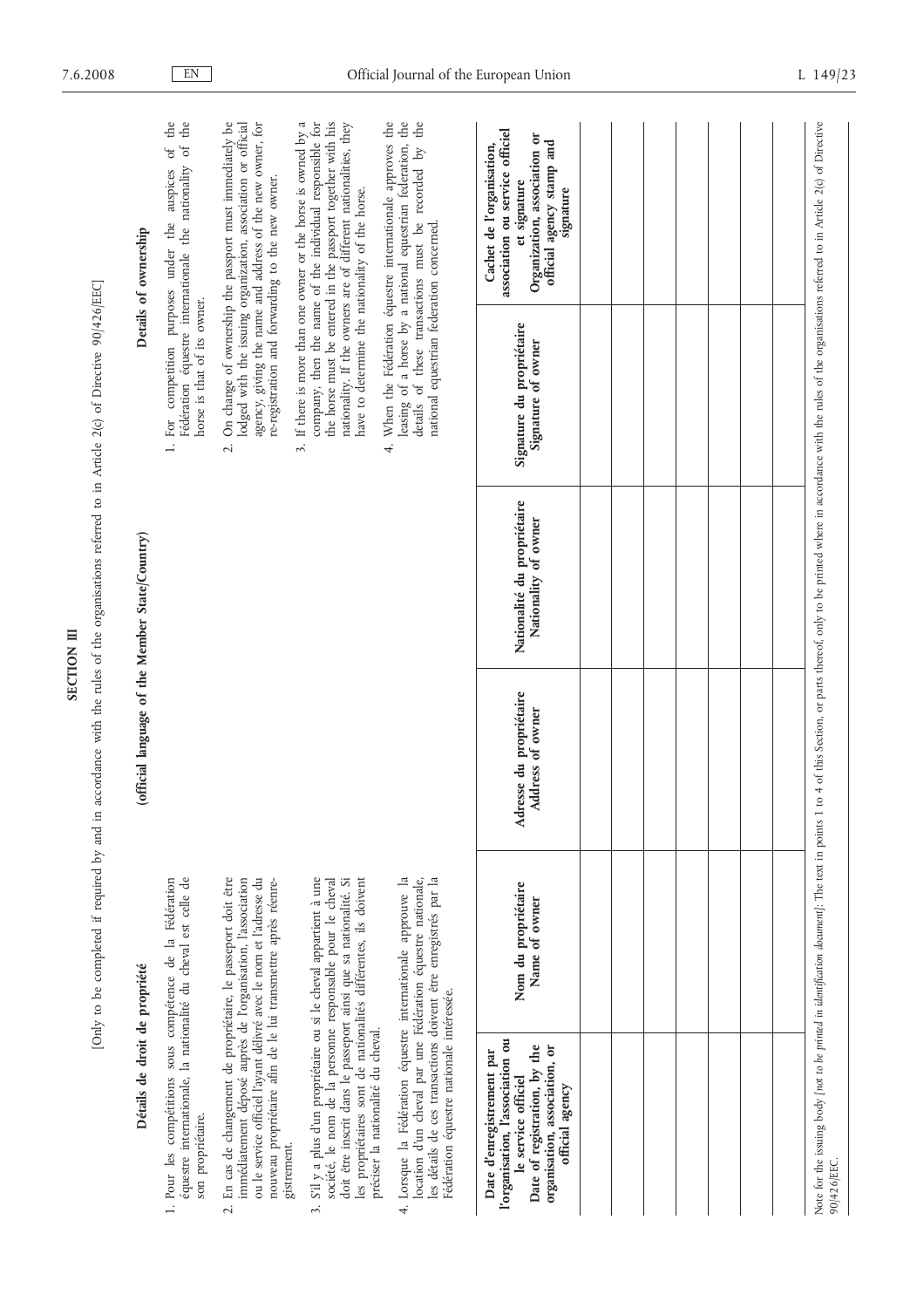| Í |
|---|
|   |
| Ξ |
|   |

| Contrôles d'identité du cheval décrit dans ce passeport                                                                                                                                                                                 |                                   |                                                                                                                      | Control of identification of the horse described in the                                                                                                                                                       |
|-----------------------------------------------------------------------------------------------------------------------------------------------------------------------------------------------------------------------------------------|-----------------------------------|----------------------------------------------------------------------------------------------------------------------|---------------------------------------------------------------------------------------------------------------------------------------------------------------------------------------------------------------|
| ment du cheval/de l'équidé présenté est conforme à celui de la<br>L'identité de l'équidé doit être contrôlée chaque fois que les lois<br>et règlements l'exigent: signer cette page signifie que le signale-<br>section I du passeport. |                                   |                                                                                                                      | The identity of the equine animal must be checked each time<br>this is required by rules and regulations and certified that it<br>conforms to the description given in Section I of the passport.<br>passport |
| Date<br>Date                                                                                                                                                                                                                            | Town and country<br>Ville et pays | Motif du contrôle (concours,<br>Reason for check (event,<br>certificat sanitaire, etc.)<br>health certificate, etc.) | Signature, nom en capitales et qualité de la personne ayant vérifié l'identité<br>Signature, name (in capital letters) and capacity of official verifying the identification                                  |
|                                                                                                                                                                                                                                         |                                   |                                                                                                                      |                                                                                                                                                                                                               |
|                                                                                                                                                                                                                                         |                                   |                                                                                                                      |                                                                                                                                                                                                               |
|                                                                                                                                                                                                                                         |                                   |                                                                                                                      |                                                                                                                                                                                                               |
|                                                                                                                                                                                                                                         |                                   |                                                                                                                      |                                                                                                                                                                                                               |
|                                                                                                                                                                                                                                         |                                   |                                                                                                                      |                                                                                                                                                                                                               |
|                                                                                                                                                                                                                                         |                                   |                                                                                                                      |                                                                                                                                                                                                               |
|                                                                                                                                                                                                                                         |                                   |                                                                                                                      |                                                                                                                                                                                                               |
|                                                                                                                                                                                                                                         |                                   |                                                                                                                      |                                                                                                                                                                                                               |
|                                                                                                                                                                                                                                         |                                   |                                                                                                                      |                                                                                                                                                                                                               |
|                                                                                                                                                                                                                                         |                                   |                                                                                                                      |                                                                                                                                                                                                               |
|                                                                                                                                                                                                                                         |                                   |                                                                                                                      |                                                                                                                                                                                                               |
|                                                                                                                                                                                                                                         |                                   |                                                                                                                      |                                                                                                                                                                                                               |
|                                                                                                                                                                                                                                         |                                   |                                                                                                                      |                                                                                                                                                                                                               |
|                                                                                                                                                                                                                                         |                                   |                                                                                                                      |                                                                                                                                                                                                               |
|                                                                                                                                                                                                                                         |                                   |                                                                                                                      |                                                                                                                                                                                                               |
|                                                                                                                                                                                                                                         |                                   |                                                                                                                      |                                                                                                                                                                                                               |
|                                                                                                                                                                                                                                         |                                   |                                                                                                                      |                                                                                                                                                                                                               |
|                                                                                                                                                                                                                                         |                                   |                                                                                                                      |                                                                                                                                                                                                               |
|                                                                                                                                                                                                                                         |                                   |                                                                                                                      |                                                                                                                                                                                                               |
|                                                                                                                                                                                                                                         |                                   |                                                                                                                      |                                                                                                                                                                                                               |
|                                                                                                                                                                                                                                         |                                   |                                                                                                                      |                                                                                                                                                                                                               |
|                                                                                                                                                                                                                                         |                                   |                                                                                                                      |                                                                                                                                                                                                               |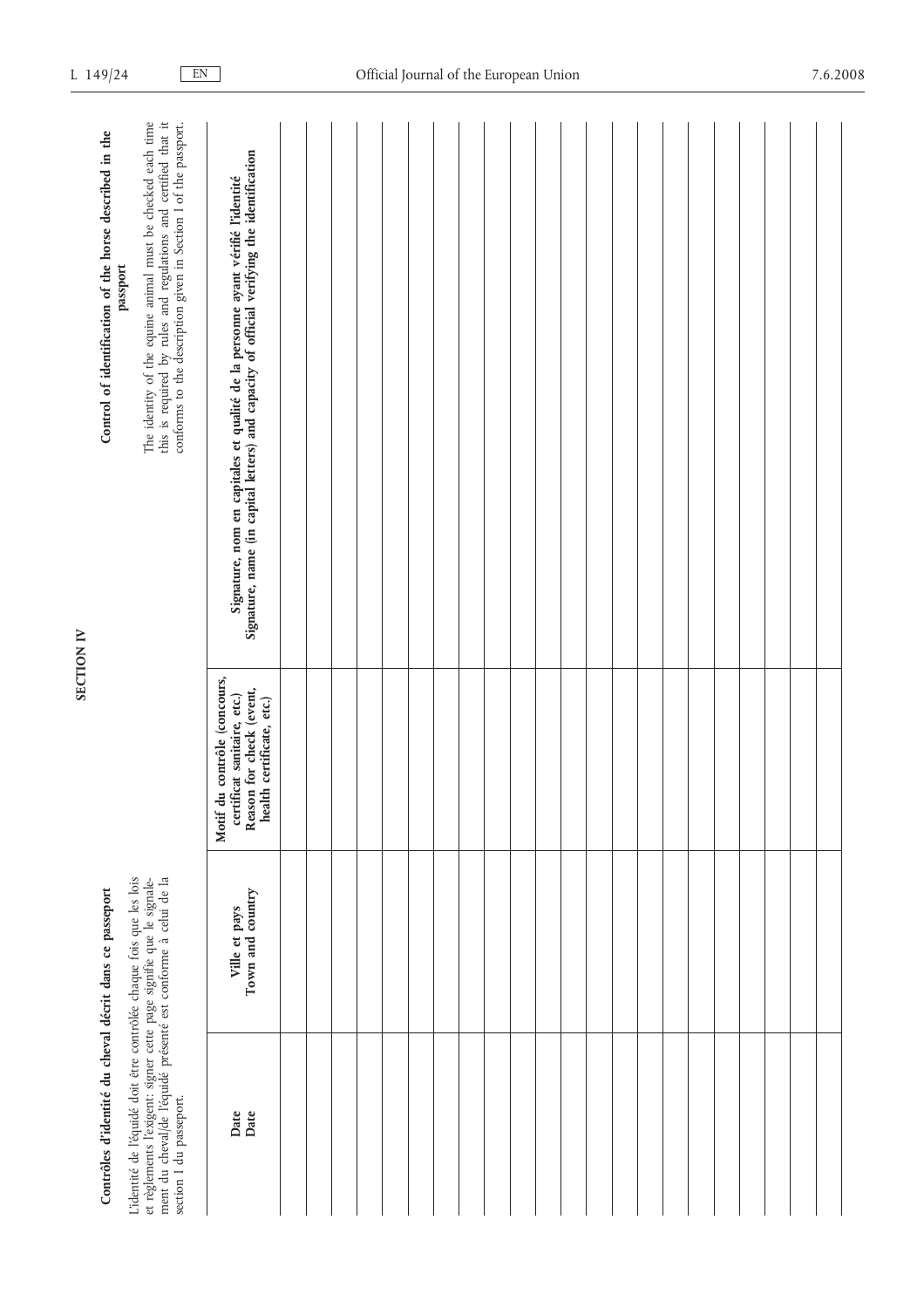|                                                                                                                                                                        | Grippe équine seulement<br>ö    | Grippe équine dans le cadre de vaccins combinés |             |                               |                          | equine influenza using combined vaccines<br>Equine influenza only<br>ð                                                                                                    |
|------------------------------------------------------------------------------------------------------------------------------------------------------------------------|---------------------------------|-------------------------------------------------|-------------|-------------------------------|--------------------------|---------------------------------------------------------------------------------------------------------------------------------------------------------------------------|
|                                                                                                                                                                        | Enregistrement des vaccinations |                                                 |             |                               |                          | Vaccination record                                                                                                                                                        |
| Toute vaccination subie par le cheval/l'équidé doit être portée<br>dans le cadre ci-dessous de façon lisible et précise avec le nom et<br>la signature du vétérinaire. |                                 |                                                 |             |                               |                          | Details of every vaccination which the horse/equine animal undergoes must be entered clearly and in detail, and certified<br>with the name and signature of veterinarian. |
|                                                                                                                                                                        |                                 |                                                 |             | Vaccin/Vaccine                |                          |                                                                                                                                                                           |
| Date<br>Date                                                                                                                                                           | Place<br>Lieu                   | Country<br>Pays                                 | Name<br>Nom | Numéro du lot<br>Batch number | Maladie(s)<br>Disease(s) | Nom en capitales et signature du vétérinaire<br>Name (in capital letters) and signature of veterinarian                                                                   |
|                                                                                                                                                                        |                                 |                                                 |             |                               |                          |                                                                                                                                                                           |
|                                                                                                                                                                        |                                 |                                                 |             |                               |                          |                                                                                                                                                                           |
|                                                                                                                                                                        |                                 |                                                 |             |                               |                          |                                                                                                                                                                           |
|                                                                                                                                                                        |                                 |                                                 |             |                               |                          |                                                                                                                                                                           |
|                                                                                                                                                                        |                                 |                                                 |             |                               |                          |                                                                                                                                                                           |
|                                                                                                                                                                        |                                 |                                                 |             |                               |                          |                                                                                                                                                                           |
|                                                                                                                                                                        |                                 |                                                 |             |                               |                          |                                                                                                                                                                           |
|                                                                                                                                                                        |                                 |                                                 |             |                               |                          |                                                                                                                                                                           |
|                                                                                                                                                                        |                                 |                                                 |             |                               |                          |                                                                                                                                                                           |
|                                                                                                                                                                        |                                 |                                                 |             |                               |                          |                                                                                                                                                                           |
|                                                                                                                                                                        |                                 |                                                 |             |                               |                          |                                                                                                                                                                           |
|                                                                                                                                                                        |                                 |                                                 |             |                               |                          |                                                                                                                                                                           |
|                                                                                                                                                                        |                                 |                                                 |             |                               |                          |                                                                                                                                                                           |
|                                                                                                                                                                        |                                 |                                                 |             |                               |                          |                                                                                                                                                                           |
|                                                                                                                                                                        |                                 |                                                 |             |                               |                          |                                                                                                                                                                           |
|                                                                                                                                                                        |                                 |                                                 |             |                               |                          |                                                                                                                                                                           |
|                                                                                                                                                                        |                                 |                                                 |             |                               |                          |                                                                                                                                                                           |
|                                                                                                                                                                        |                                 |                                                 |             |                               |                          |                                                                                                                                                                           |
|                                                                                                                                                                        |                                 |                                                 |             |                               |                          |                                                                                                                                                                           |
|                                                                                                                                                                        |                                 |                                                 |             |                               |                          |                                                                                                                                                                           |

 $\overline{a}$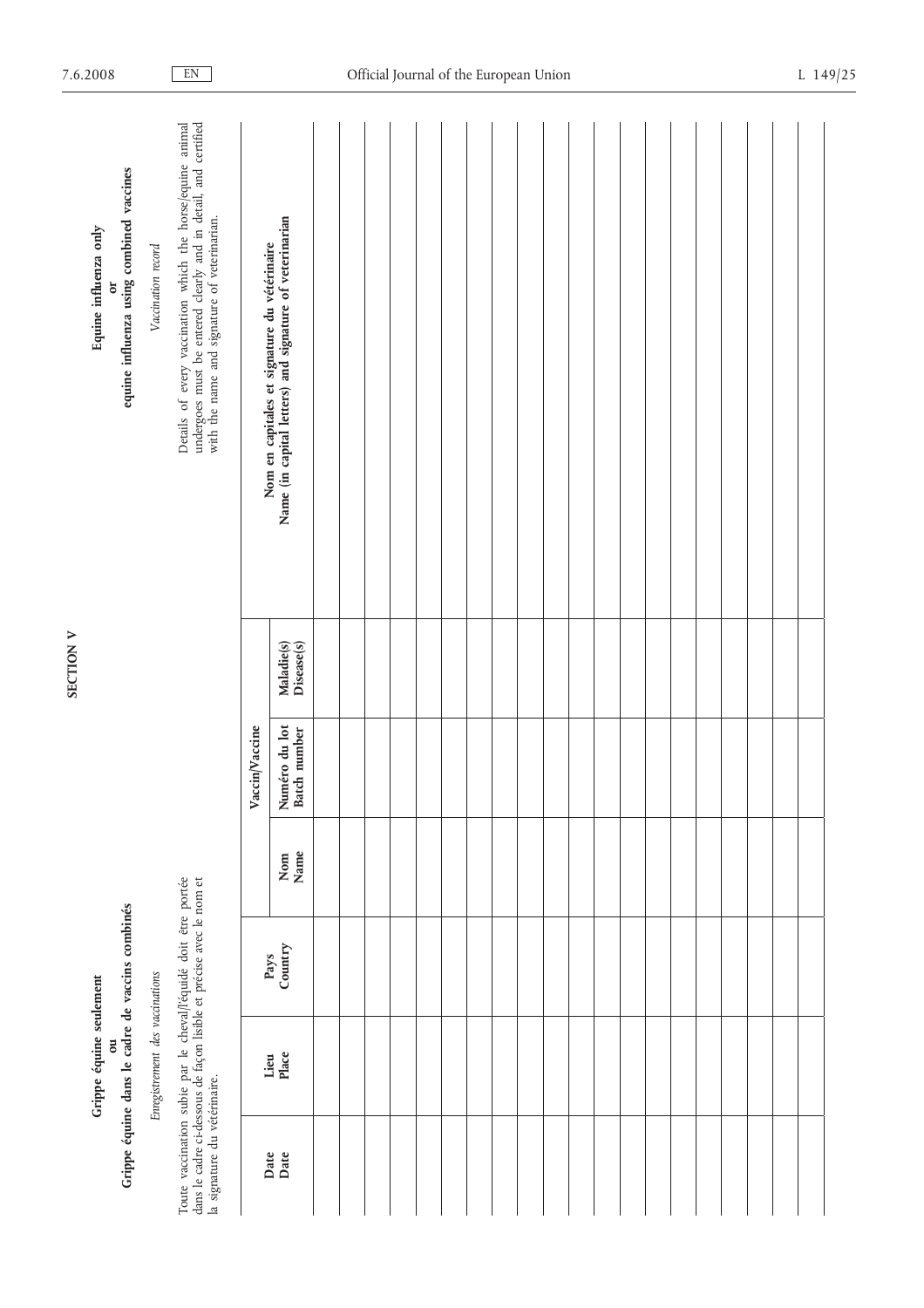|                           | Maladies autres que la grippe équine |                                                                                                                              |             |                               |                          | Diseases other than equine influenza                                                                                                                                |
|---------------------------|--------------------------------------|------------------------------------------------------------------------------------------------------------------------------|-------------|-------------------------------|--------------------------|---------------------------------------------------------------------------------------------------------------------------------------------------------------------|
|                           | Enregistrement des vaccinations      |                                                                                                                              |             |                               |                          | Vaccination record                                                                                                                                                  |
| signature du vétérinaire. |                                      | Toute vaccination subie par l'équidé doit être portée dans le cadre ci-dessous de façon lisible et précise avec le nom et la |             |                               |                          | Details of every vaccination which the equine animal undergoes must be entered clearly and in detail, and certified with the<br>name and signature of veterinarian. |
|                           |                                      |                                                                                                                              |             | Vaccin/Vaccine                |                          |                                                                                                                                                                     |
| Date<br>Date              | Place<br>Lieu                        | Country<br>Pays                                                                                                              | Nom<br>Name | Numéro du lot<br>Batch number | Maladie(s)<br>Disease(s) | Nom en capitales et signature du vétérinaire<br>Name (in capital letters) and signature of veterinarian                                                             |
|                           |                                      |                                                                                                                              |             |                               |                          |                                                                                                                                                                     |
|                           |                                      |                                                                                                                              |             |                               |                          |                                                                                                                                                                     |
|                           |                                      |                                                                                                                              |             |                               |                          |                                                                                                                                                                     |
|                           |                                      |                                                                                                                              |             |                               |                          |                                                                                                                                                                     |
|                           |                                      |                                                                                                                              |             |                               |                          |                                                                                                                                                                     |
|                           |                                      |                                                                                                                              |             |                               |                          |                                                                                                                                                                     |
|                           |                                      |                                                                                                                              |             |                               |                          |                                                                                                                                                                     |
|                           |                                      |                                                                                                                              |             |                               |                          |                                                                                                                                                                     |
|                           |                                      |                                                                                                                              |             |                               |                          |                                                                                                                                                                     |
|                           |                                      |                                                                                                                              |             |                               |                          |                                                                                                                                                                     |
|                           |                                      |                                                                                                                              |             |                               |                          |                                                                                                                                                                     |
|                           |                                      |                                                                                                                              |             |                               |                          |                                                                                                                                                                     |
|                           |                                      |                                                                                                                              |             |                               |                          |                                                                                                                                                                     |
|                           |                                      |                                                                                                                              |             |                               |                          |                                                                                                                                                                     |
|                           |                                      |                                                                                                                              |             |                               |                          |                                                                                                                                                                     |
|                           |                                      |                                                                                                                              |             |                               |                          |                                                                                                                                                                     |
|                           |                                      |                                                                                                                              |             |                               |                          |                                                                                                                                                                     |
|                           |                                      |                                                                                                                              |             |                               |                          |                                                                                                                                                                     |
|                           |                                      |                                                                                                                              |             |                               |                          |                                                                                                                                                                     |
|                           |                                      |                                                                                                                              |             |                               |                          |                                                                                                                                                                     |
|                           |                                      |                                                                                                                              |             |                               |                          |                                                                                                                                                                     |
|                           |                                      |                                                                                                                              |             |                               |                          |                                                                                                                                                                     |
|                           |                                      |                                                                                                                              |             |                               |                          |                                                                                                                                                                     |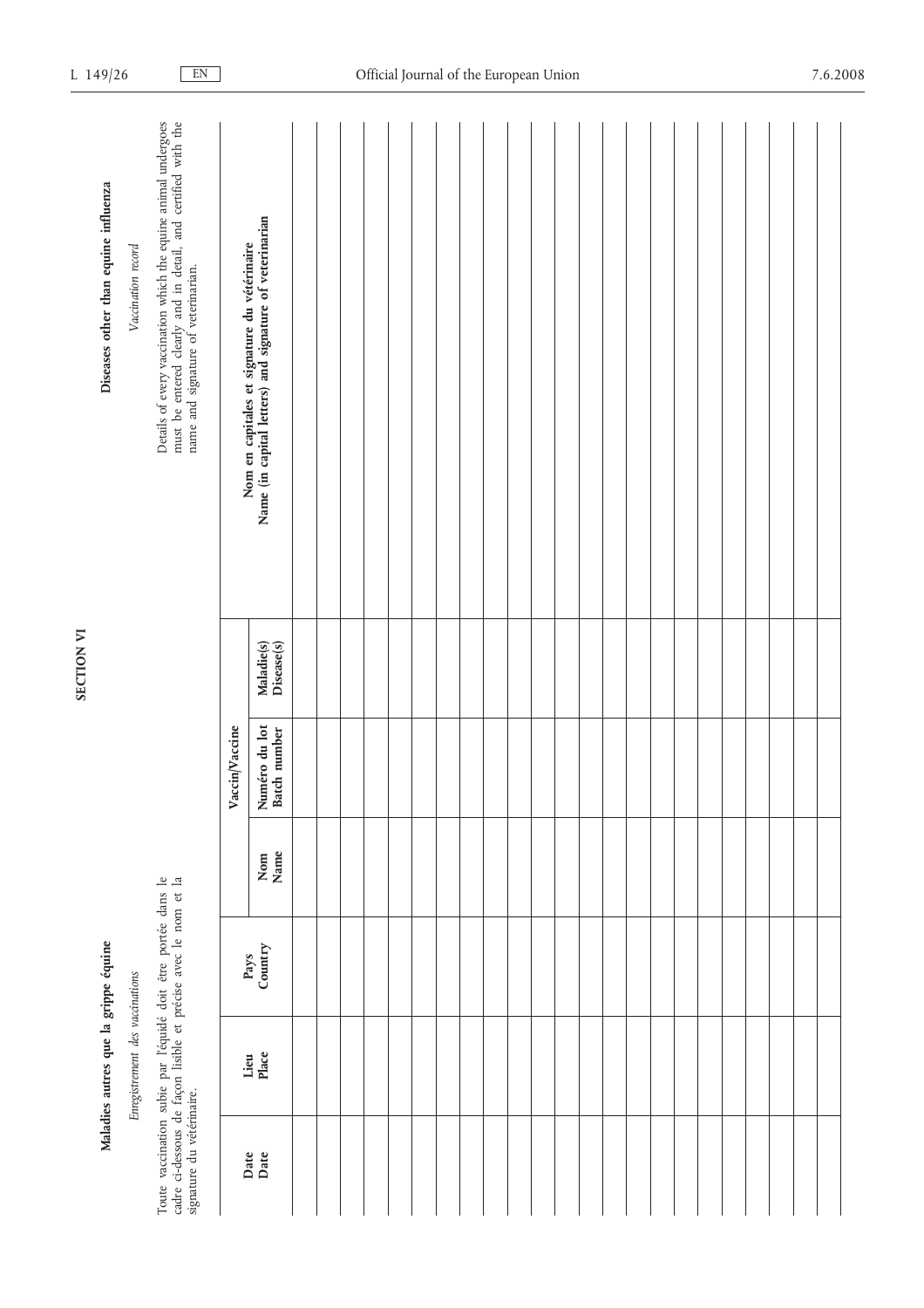| ī |  |
|---|--|

### Contrôles sanitaires effectués par des laboratoires **Contrôles sanitaires effectués par des laboratoires**

Laboratory health test

| Contrôles sanitaires effectués par des laboratoires                                                                                                                                                                                                                                           |                                                                                       |                                    |                                        |                                                                                                    | Laboratory health test                                                                                                                                                                                                                                               |  |
|-----------------------------------------------------------------------------------------------------------------------------------------------------------------------------------------------------------------------------------------------------------------------------------------------|---------------------------------------------------------------------------------------|------------------------------------|----------------------------------------|----------------------------------------------------------------------------------------------------|----------------------------------------------------------------------------------------------------------------------------------------------------------------------------------------------------------------------------------------------------------------------|--|
| maladie transmissible ou par un laboratoire agréé par le service<br>Le résultat de tout contrôle effectué par un vétérinaire pour une<br>vétérinaire gouvernemental du pays doit être noté clairement et<br>en détails par le vétérinaire qui représente l'autorité demandant<br>le contrôle. |                                                                                       |                                    |                                        | requesting the test.                                                                               | by a veterinarian or a laboratory authorised by the official<br>veterinary service of the country must be entered clearly and<br>in detail by the veterinarian acting on behalf of the authority<br>The result of every test carried out for a transmissible disease |  |
| Date de prélèvement<br>Sampling date                                                                                                                                                                                                                                                          | Transmissible disease tested<br>Maladies transmissibles<br>concernées<br>$f_{\rm O}r$ | Nature de l'examen<br>Type of test | Résultat de l'examen<br>Result of test | Laboratoire officiel d'analyse<br>Official laboratory to which<br>du prélèvement<br>sample is sent | Nom en capitales et signature<br>Name (in capital letters) and<br>signature of veterinarian<br>du vétérinaire                                                                                                                                                        |  |
|                                                                                                                                                                                                                                                                                               |                                                                                       |                                    |                                        |                                                                                                    |                                                                                                                                                                                                                                                                      |  |
|                                                                                                                                                                                                                                                                                               |                                                                                       |                                    |                                        |                                                                                                    |                                                                                                                                                                                                                                                                      |  |
|                                                                                                                                                                                                                                                                                               |                                                                                       |                                    |                                        |                                                                                                    |                                                                                                                                                                                                                                                                      |  |
|                                                                                                                                                                                                                                                                                               |                                                                                       |                                    |                                        |                                                                                                    |                                                                                                                                                                                                                                                                      |  |
|                                                                                                                                                                                                                                                                                               |                                                                                       |                                    |                                        |                                                                                                    |                                                                                                                                                                                                                                                                      |  |
|                                                                                                                                                                                                                                                                                               |                                                                                       |                                    |                                        |                                                                                                    |                                                                                                                                                                                                                                                                      |  |
|                                                                                                                                                                                                                                                                                               |                                                                                       |                                    |                                        |                                                                                                    |                                                                                                                                                                                                                                                                      |  |
|                                                                                                                                                                                                                                                                                               |                                                                                       |                                    |                                        |                                                                                                    |                                                                                                                                                                                                                                                                      |  |
|                                                                                                                                                                                                                                                                                               |                                                                                       |                                    |                                        |                                                                                                    |                                                                                                                                                                                                                                                                      |  |
|                                                                                                                                                                                                                                                                                               |                                                                                       |                                    |                                        |                                                                                                    |                                                                                                                                                                                                                                                                      |  |
|                                                                                                                                                                                                                                                                                               |                                                                                       |                                    |                                        |                                                                                                    |                                                                                                                                                                                                                                                                      |  |
|                                                                                                                                                                                                                                                                                               |                                                                                       |                                    |                                        |                                                                                                    |                                                                                                                                                                                                                                                                      |  |
|                                                                                                                                                                                                                                                                                               |                                                                                       |                                    |                                        |                                                                                                    |                                                                                                                                                                                                                                                                      |  |
|                                                                                                                                                                                                                                                                                               |                                                                                       |                                    |                                        |                                                                                                    |                                                                                                                                                                                                                                                                      |  |
|                                                                                                                                                                                                                                                                                               |                                                                                       |                                    |                                        |                                                                                                    |                                                                                                                                                                                                                                                                      |  |
|                                                                                                                                                                                                                                                                                               |                                                                                       |                                    |                                        |                                                                                                    |                                                                                                                                                                                                                                                                      |  |
|                                                                                                                                                                                                                                                                                               |                                                                                       |                                    |                                        |                                                                                                    |                                                                                                                                                                                                                                                                      |  |
|                                                                                                                                                                                                                                                                                               |                                                                                       |                                    |                                        |                                                                                                    |                                                                                                                                                                                                                                                                      |  |
|                                                                                                                                                                                                                                                                                               |                                                                                       |                                    |                                        |                                                                                                    |                                                                                                                                                                                                                                                                      |  |
|                                                                                                                                                                                                                                                                                               |                                                                                       |                                    |                                        |                                                                                                    |                                                                                                                                                                                                                                                                      |  |
|                                                                                                                                                                                                                                                                                               |                                                                                       |                                    |                                        |                                                                                                    |                                                                                                                                                                                                                                                                      |  |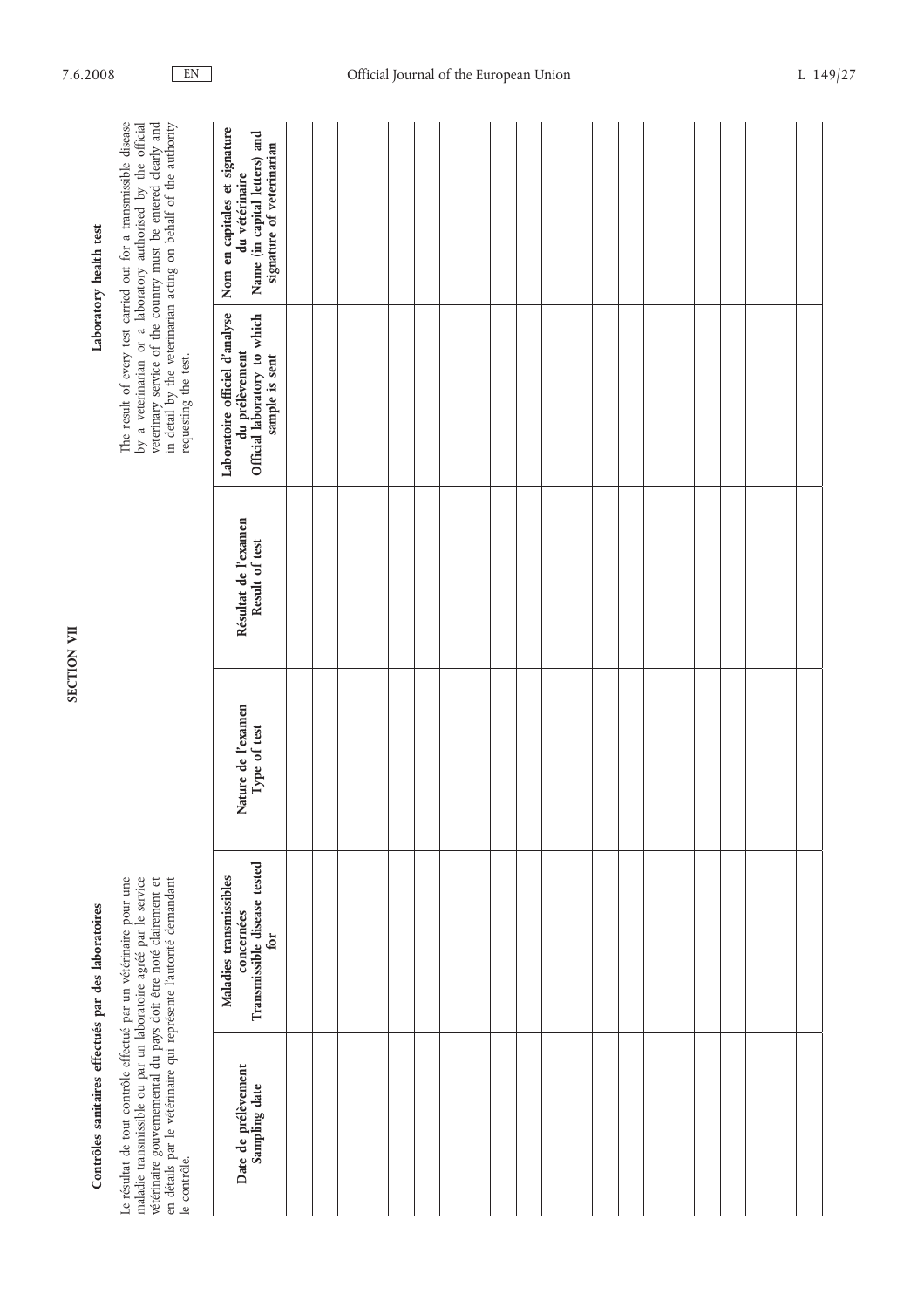## INVALIDATION/REVALIDATION DU DOCUMENT DANS LE CADRE DES MOUVEMENTS<br>Conformément à l'article 4, paragraphe 4, de la directive 90/426/CEE INVALIDATION/REVALIDATION DU DOCUMENT DANS LE CADRE DES MOUVEMENTS<br>Conformément à l'article 4, paragraphe 4, de la directive 90/426/CEE<br>INVALIDATION/REVALIDATION OF THE DOCUMENT FOR MOVEMENT PURPOSES<br>in accordance with Art

# INVALIDATION/REVALIDATION OF THE DOCUMENT FOR MOVEMENT PURPOSES<br>in accordance with Article 4(4) of Directive 90/426/EEC

| Date<br>Date | Lieu<br>Place            | Validity of document                     | Validité du document                                  | Maladie<br><b>Disease</b>             | Nom en capitales et signature<br>du vétérinaire officiel   |
|--------------|--------------------------|------------------------------------------|-------------------------------------------------------|---------------------------------------|------------------------------------------------------------|
|              |                          | Validité suspendue<br>Validity suspended | Validity re-established<br>Validité rétablie          | [insert figure as mentioned<br>below] | Name in capitals and signature<br>of official veterinarian |
|              |                          |                                          |                                                       |                                       |                                                            |
|              |                          |                                          |                                                       |                                       |                                                            |
|              |                          |                                          |                                                       |                                       |                                                            |
|              |                          |                                          |                                                       |                                       |                                                            |
|              |                          |                                          |                                                       |                                       |                                                            |
|              |                          |                                          |                                                       |                                       |                                                            |
|              |                          |                                          |                                                       |                                       |                                                            |
|              |                          |                                          |                                                       |                                       |                                                            |
|              |                          |                                          |                                                       |                                       |                                                            |
|              |                          |                                          |                                                       |                                       |                                                            |
|              |                          |                                          |                                                       |                                       |                                                            |
|              |                          |                                          |                                                       |                                       |                                                            |
|              | <b>MALADIES À DÉCLAI</b> |                                          | RATION OBLIGATOIRE - COMPULSORILY NOTIFIABLE DISEASES |                                       |                                                            |

| MALADIES À DÉCLARATION OBLIGATOIRE - COMPULSORILY NOTIFIABLE DISEASES |                                                                                                                               |
|-----------------------------------------------------------------------|-------------------------------------------------------------------------------------------------------------------------------|
| 1. Peste équine — African horse sickness                              | 5. Encéphalomyélites équines (sous toutes ses formes, y compris la VEE) — equine encephalo-myelitis (all types including VEE) |
| 2. Stomatite vésiculeuse — vesicular stomatitis                       |                                                                                                                               |
| 3. Dourine — dourine                                                  | 6. Anémie infectieuse — equine infectious anaemia                                                                             |
|                                                                       | 7. Rage — rabies                                                                                                              |
| 4. Morve — glanders                                                   | 8. Fièvre charbonneuse — anthrax                                                                                              |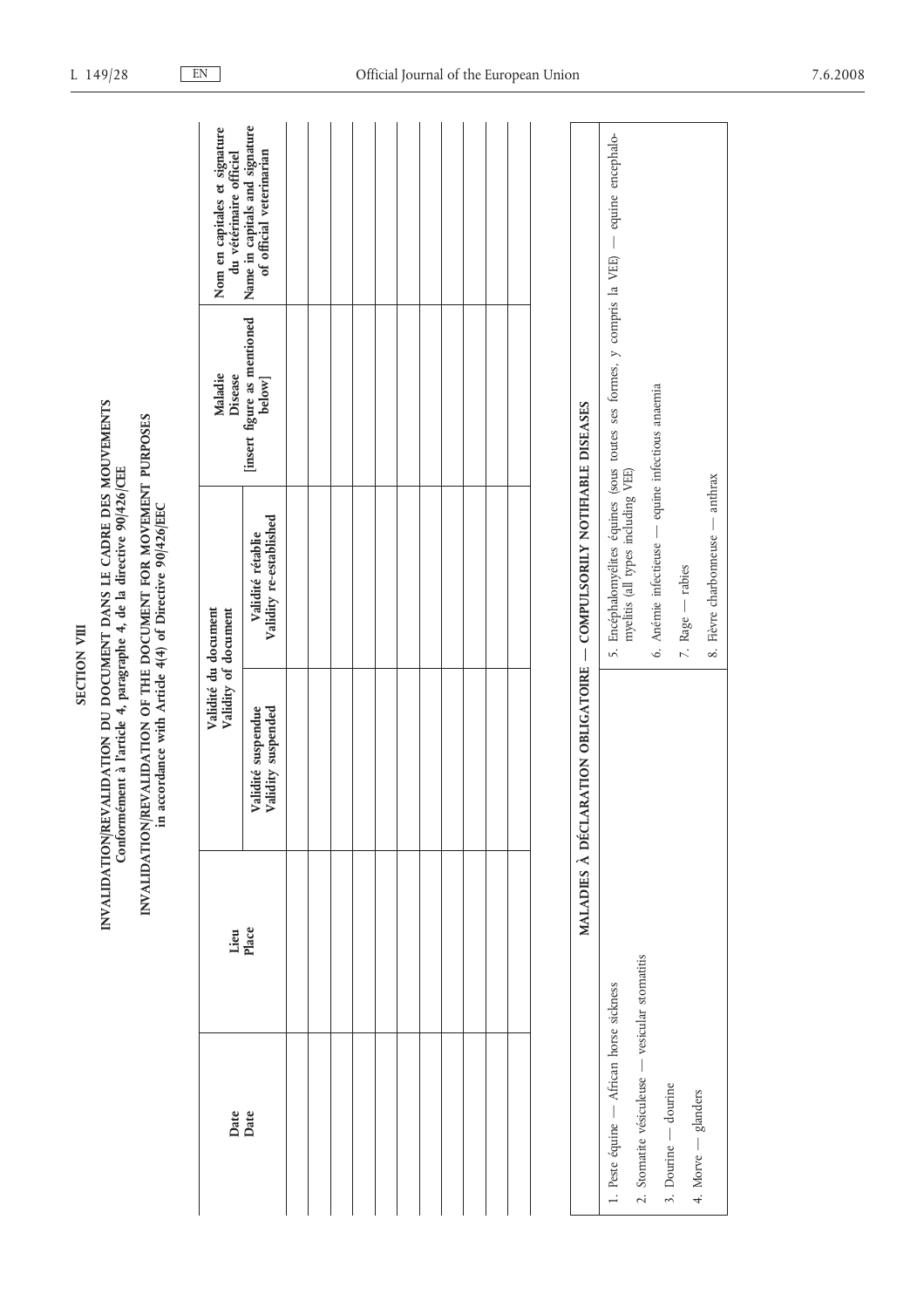|                   | medic           |
|-------------------|-----------------|
| <b>SECTION IX</b> | terinary 1<br>Ľ |
|                   |                 |
|                   |                 |

| Unique life number <sup>(1</sup> )                                                                                                                                                                                           |  |
|------------------------------------------------------------------------------------------------------------------------------------------------------------------------------------------------------------------------------|--|
| 000-00-00-0000000                                                                                                                                                                                                            |  |
| Part I                                                                                                                                                                                                                       |  |
|                                                                                                                                                                                                                              |  |
|                                                                                                                                                                                                                              |  |
| Part II                                                                                                                                                                                                                      |  |
| Note: The equine animal is not intended for slaughter for human consumption.                                                                                                                                                 |  |
| medicinal products authorised in accordance with Article 6(3) or those administered in accordance with Article 10(2) of Directive<br>The equine animal may therefore undergo the administration of veterinary<br>2001/82/EC. |  |
| I the undersimed owner Alternesentrice of the owner (Alberner (A) declare that the equino animal described in this identification document is not intended for slaughter for burman consumption                              |  |

| re that the equine animal described in this identification document is not intended for slaughter for human consumption.                   | Name in capital letters and signature of the veterinarian<br>responsible acting in accordance with Article 10(2)<br>of Directive 2001/82/EC |  |
|--------------------------------------------------------------------------------------------------------------------------------------------|---------------------------------------------------------------------------------------------------------------------------------------------|--|
|                                                                                                                                            | in capitals and signature of the owner, representative<br>of the owner or keeper of the animal<br>Vame                                      |  |
| t, the undersigned owner ( $\frac{\lambda}{n}$ ) representative of the owner ( $\frac{\lambda}{n}$ ) keeper ( $\frac{\lambda}{n}$ ) declar | Date and place                                                                                                                              |  |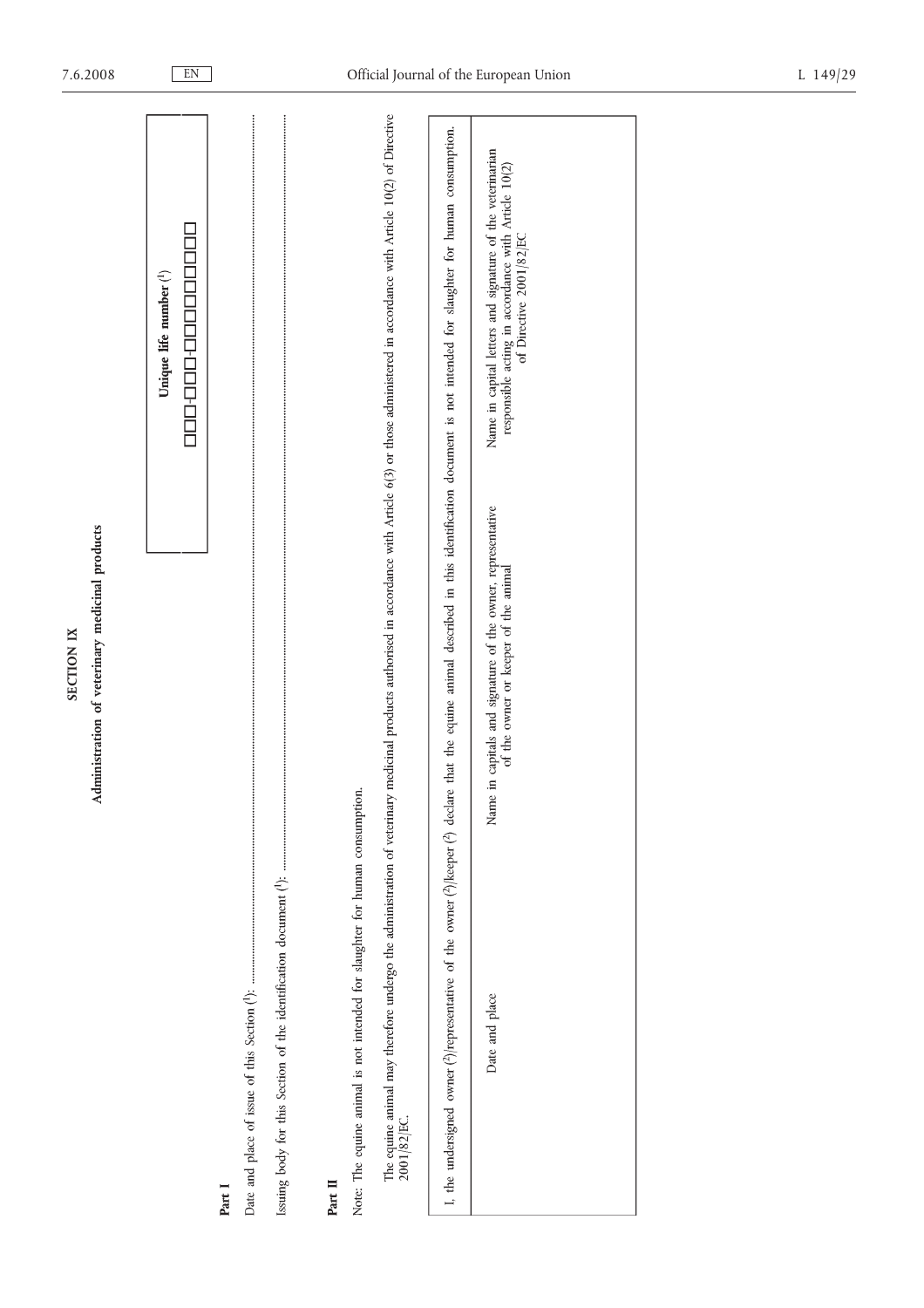|                                                                                                                                                            |                       | MEDICATION RECORD                                                                                                                          |                                                                                                        |           |
|------------------------------------------------------------------------------------------------------------------------------------------------------------|-----------------------|--------------------------------------------------------------------------------------------------------------------------------------------|--------------------------------------------------------------------------------------------------------|-----------|
| Date of last administration, as prescribed,<br>in accordance                                                                                               | Place<br>Country code | Essential substance(s) incorporated in<br>the veterinary medicinal product                                                                 | Veterinarian responsible applying and/or prescribing administration of veterinary<br>medicinal product |           |
| with Article 10(3) of Directive<br>2001/82/EC<br>ð                                                                                                         | Postal code<br>Place  | 2001/82/EC as mentioned in first<br>with Article 10(3) of Directive<br>administered in accordance<br>column $({}^{3})$ ( ${}^{4})$         |                                                                                                        | Signature |
| Date of suspension in accordance                                                                                                                           |                       | ð                                                                                                                                          |                                                                                                        |           |
| with Article 16(2) of Regulation (EC)<br>504/2008 $(7)$ <sup>8</sup><br>[dd/mm/yyy]                                                                        |                       | in accordance with Article 16(2) of<br>Regulation (EC) No $504/2008$ $\binom{7}{1}$ ( $\binom{8}{1}$                                       |                                                                                                        |           |
|                                                                                                                                                            |                       |                                                                                                                                            |                                                                                                        |           |
|                                                                                                                                                            |                       |                                                                                                                                            |                                                                                                        |           |
|                                                                                                                                                            |                       |                                                                                                                                            |                                                                                                        |           |
|                                                                                                                                                            |                       |                                                                                                                                            |                                                                                                        |           |
|                                                                                                                                                            |                       |                                                                                                                                            |                                                                                                        |           |
|                                                                                                                                                            |                       |                                                                                                                                            |                                                                                                        |           |
| <sup>(1</sup> ) Information only required if this Section is issued at a different date than Section III.<br><sup>2</sup> ) Delete what is not applicable. |                       | Specification of substances against list of substances established in accordance with Article 10(3) of Directive 2001/82/EC is compulsory. |                                                                                                        |           |

7) In the case of a suspension for six months of the staty.<br>1) In the case of a suspension for six months of the state of the equine animals as intended for slaughter for human consumption in accordance with Article 16(2)

Part III

Note: The equine animal is intended for slaughter for human consumption.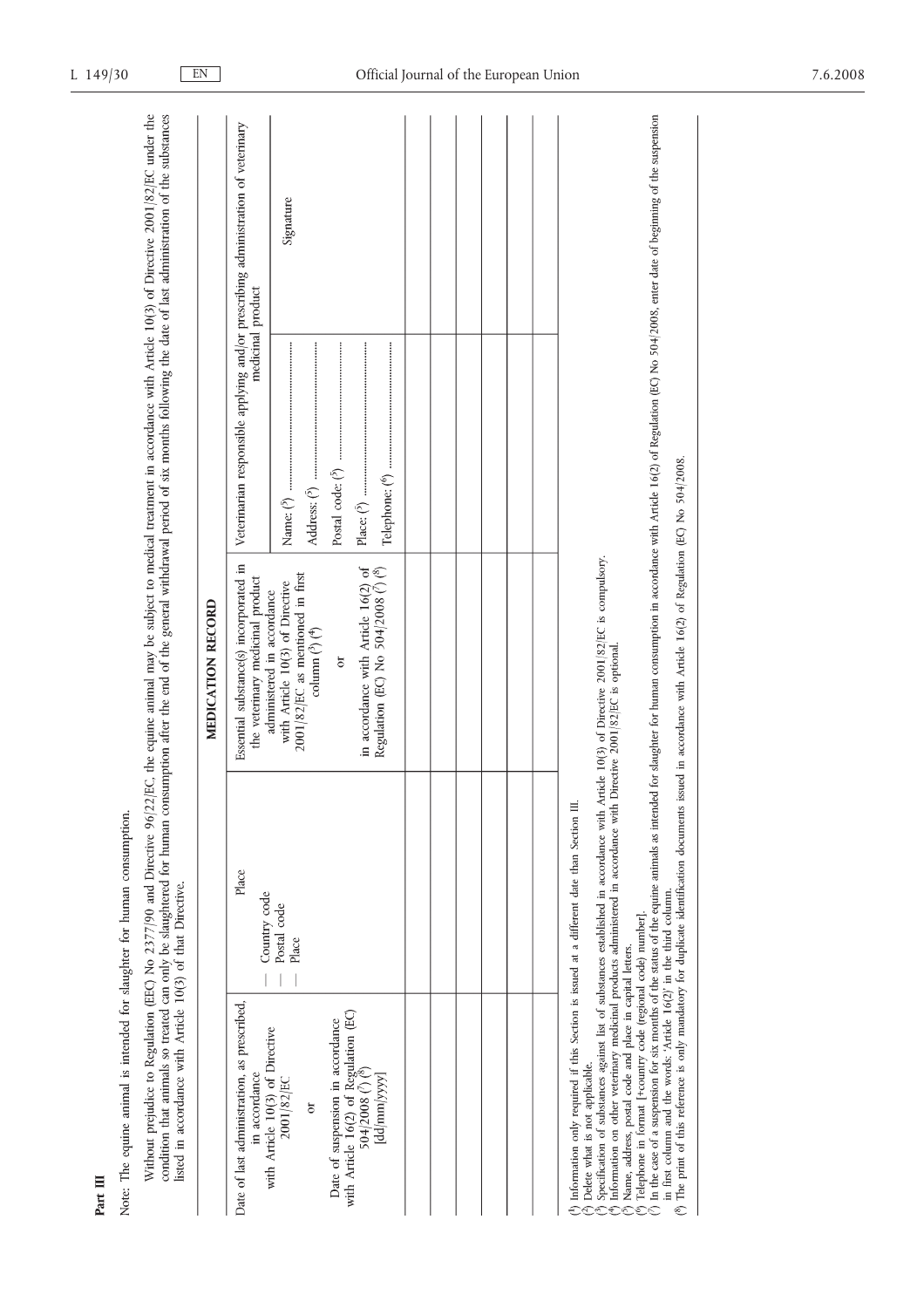### **SECTION X**

### **Exigences sanitaires de base**

### **Les exigences ne sont pas valables pour l'introduction dans la Communauté**

**Basic health requirements These requirements are not valid to enter the Community**

Je soussigné (1) certifie que l'équidé décrit dans ce passeport satisfait aux conditions suivantes: I, the undersigned (1), hereby certify that the equine animal described in this passport satisfies the following conditions:

- (a) il a été examiné ce jour, ne présente aucun signe clinique de maladie et est apte au transport; it has been examined this day, presents no clinical sign of disease and is fit for transport;
- (b) il n'est pas destiné à l'abattage dans le cadre d'un programme national d'éradication d'une maladie transmissible; it is not intended for slaughter under a national eradication programme for a transmissible disease;
- (c) il ne provient pas d'une exploitation faisant l'objet de mesures de restriction pour des motifs de police sanitaire et n'a pas été en contact avec des équidés d'une telle exploitation; it does not come from a holding subject to restrictions for animal health reasons and has not been in contact with equidae on such a holding;
- (d) à ma connaissance, il n'a pas été en contact avec des équidés atteints d'une maladie transmissible au cours des 15 jours précédant l'embarquement. to the best of my knowledge, it has not been in contact with equidae affected by a transmissible disease during the 15 days prior to loading.

**LA PRÉSENTE CERTIFICATION EST VALABLE 10 JOURS À COMPTER DE LA DATE DE SA SIGNATURE PAR LE VÉTÉRINAIRE OFFICIEL THIS CERTIFICATION IS VALID FOR 10 DAYS FROM THE DATE OF SIGNATURE BY THE OFFICIAL VETERINARIAN**

<sup>(</sup> 1) Ce document doit être signé dans les 48 heures précédant le déplacement international de l'équidé. This document must be signed within 48 hours prior to international transport of equine animal.